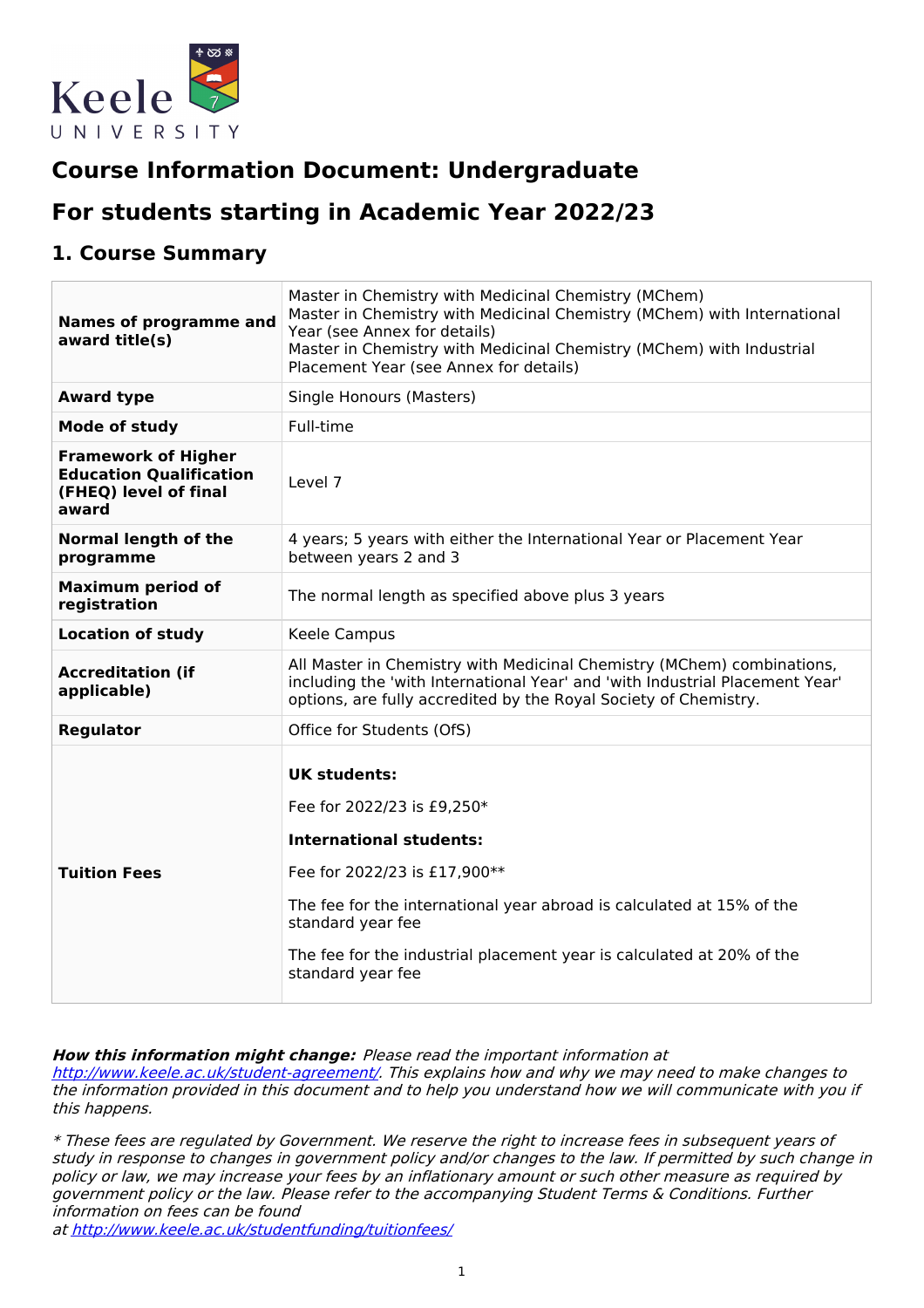\*\* We reserve the right to increase fees in subsequent years of study by an inflationary amount. Please refer to the accompanying Student Terms & Conditions for full details. Further information on fees can be found at <http://www.keele.ac.uk/studentfunding/tuitionfees/>

## **2. What is an Integrated Masters programme?**

Integrated master's awards such as MChem - are common in science, mathematics and engineering and are delivered through a programme that combines study at the level of a bachelor's degree with honours with study at master's level. As such, a student graduates with an MChem master's degree after a single fouryear programme of study. The MChem Integrated Masters programme described in this document builds upon the three year BSc Single Honours Chemistry with Medicinal Chemistry programme by adding a fourth year in which students study modules at an advanced level.

These specifications refer solely to the MChem route which requires a minimum of 360 credits in Chemistry. Students seeking further information on BSc Honours routes involving Chemistry are advised to consult the relevant programme specifications.

#### **Note: For clarity, this document refers to each level of study by its FHEQ level. Year 1 corresponds to Level 4, Year 2 to Level 5, Year 3 to Level 6 and Year 4 to Level 7.**

| <b>FHEQ Level Standard</b> |                                                                              | <b>International Year</b>                                                     | <b>Industrial Placement Year</b>                                                     |
|----------------------------|------------------------------------------------------------------------------|-------------------------------------------------------------------------------|--------------------------------------------------------------------------------------|
| 4                          | 105 credits Chemistry                                                        | 105 credits Chemistry                                                         | 105 credits Chemistry                                                                |
|                            | 0-15 credits Options                                                         | 0-15 credits Options                                                          | 0-15 credits Options                                                                 |
| 5                          | 105-120 credits<br>Chemistry/Medicinal<br>Chemistry                          | 105-120 credits<br>Chemistry/Medicinal Chemistry                              | 105-120 credits<br>Chemistry/Medicinal Chemistry                                     |
|                            | 0-15 credits Options                                                         | 0-15 credits Options                                                          | 0-15 credits Options                                                                 |
| International<br>Year      |                                                                              | Equivalent of 120 credits,<br>Pass/Fail                                       |                                                                                      |
| Placement<br>Year          |                                                                              |                                                                               | Equivalent of 120 credits, Pass/Fail                                                 |
| 6                          | 120 credits<br>Chemistry/Medicinal<br>Chemistry                              | 120 credits<br>Chemistry/Medicinal Chemistry                                  | 120 credits Chemistry/Medicinal<br>Chemistry                                         |
| 7                          | 120 credits<br>Chemistry/Medicinal<br>Chemistry                              | 120 credits<br>Chemistry/Medicinal Chemistry                                  | 120 credits Chemistry/Medicinal<br>Chemistry                                         |
| <b>Total</b>               | 450-465 credits<br>Chemistry/Medicinal<br>Chemistry<br>15-30 credits Options | 450-465 credits<br>Chemistry/Medicinal Chemistry<br>15-30 credits Options     | 450-465 credits<br>Chemistry/Medicinal Chemistry<br>15-30 credits Options            |
| <b>Degree</b>              | <b>MChem Chemistry</b><br>with Medicinal<br>Chemistry                        | MChem Chemistry with<br>Medicinal Chemistry with<br><b>International Year</b> | MChem Chemistry with Medicinal<br>Chemistry with Industrial<br><b>Placement Year</b> |

Progression to the MChem programme requires an average of at least 60% at Levels 5 and 6. If you do not attain this average, you will be transferred automatically to the appropriate BSc Honours degree for Level 6.

### **3. Overview of the Programme**

Chemistry is the central science, disciplined in experimental approach, highly creative in its thinking and lifeenhancing in impact. The contribution of chemistry to our modern world ranges from advanced materials in gadgets, and high-tech materials used on the International Space Station, to life-saving drugs that are essential to modern medicine. The wide diversity of chemistry is reflected in teaching and research at Keele University. Medicinal Chemistry focuses on the search for new drugs to treat a wide range of human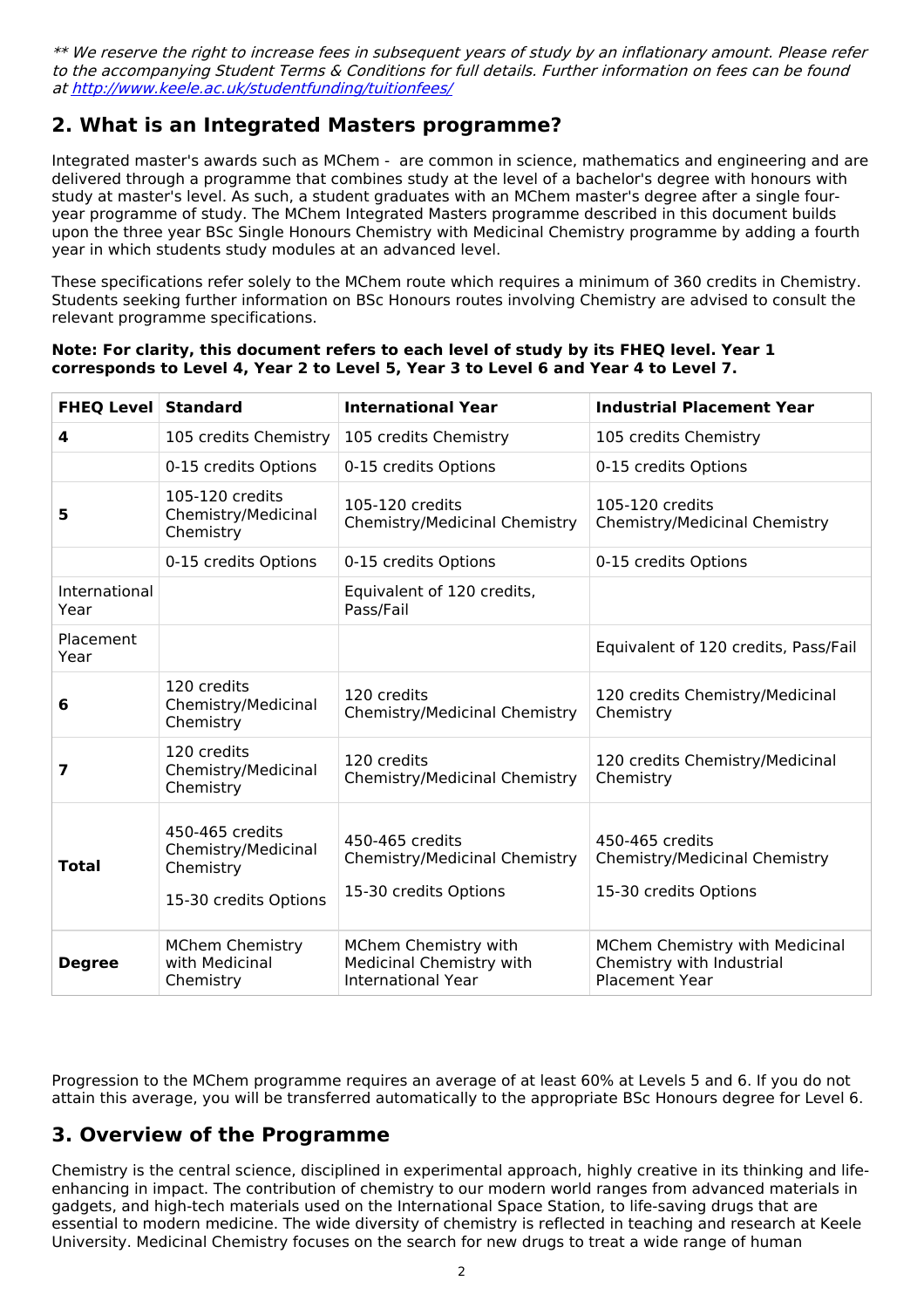ailments, such as heart disease and cancer, which remain a great challenge to the pharmaceutical and biotechnology industries. This programme will provide you with an understanding of the complex biological and chemical problems that are involved in the design and synthesis of novel therapeutic agents. Maintaining a strong grounding in chemistry throughout the course with the additional focus on the chemical principles to solve problems at the interfaces of chemistry, biochemistry, molecular biology and pharmacology.

In the first and second year, the taught content covers core material for study, introducing you to concepts that are developed in workshops and laboratory classes. Assessment is through a combination of exams and coursework including reports, presentations, and laboratory diaries. You will receive comprehensive feedback on assessed work in a variety of formats including written, audio, and face- to-face methods.

In third and fourth year, the taught content covers research-focused material. Assessment includes end of module assessment and coursework designed to further develop information retrieval and critical thinking skills. Third year project work is in the format of a research project module which is assessed through the evaluation of the laboratory diary, an oral examination and writing of a scientific paper. In the fourth year, you will undertake an extended 60 credit research project over both semesters to be assessed by dissertation, poster presentation and oral examination. You have access throughout your degree to excellent laboratory facilities that are exceptionally well equipped with computational facilities and research grade chemical instrumentation. The structure of the programme is designed to enable you to enhance your employability through the development of problem-solving, presentational and communication skills as well as developing your research skills and your capacity to learn independently. If you take advantage of the full range of opportunities the programme offers, you will have acquired the knowledge and skills to present yourself with confidence in pursuit of your chosen career in a competitive world. The MChem programme goes further than our BSc programmes in offering you the opportunity to develop your subject specific knowledge, and research, problem solving and communication skills. Through choice of the research project and selection of topics within modules, you will have the opportunity to tailor your final year to suit your interests and aspirations.

## **4. Aims of the programme**

The broad aims of the programme are to:

- equip you with a depth and breadth of chemistry and medicinal chemistry knowledge,
- develop a wide range of laboratory and analytical skills,
- develop enhanced problem solving, research and communication skills.

### **5. What you will learn**

The intended learning outcomes of the programme (what students should know, understand and be able to do at the end of the programme), can be described under the following headings:

- Subject knowledge and understanding
- Subject specific skills
- Intellectual skills
- Key or transferable skills (including employability skills)

### **Subject knowledge and understanding**

Successful students will be able to demonstrate:

- knowledge of the major aspects of chemical terminology and vocabulary
- knowledge and understanding of fundamental physicochemical principles
- knowledge of a range of inorganic and organic materials
- understanding of general synthetic pathways, including related isolation, purification and characterisation techniques
- awareness of issues within chemistry that overlap with other related disciplines
- knowledge of selected aspects of chemistry at the forefront of the discipline
- knowledge of aspects of chemical science research methods and peer-reviewed chemical science literature
- the ability to adapt and apply methodology to the solution of unfamiliar problems
- the ability to design and plan experiments through selection of appropriate techniques and procedures, and to evaluate critically the outcomes of those experiments

### **Subject specific skills**

Successful students will be able to: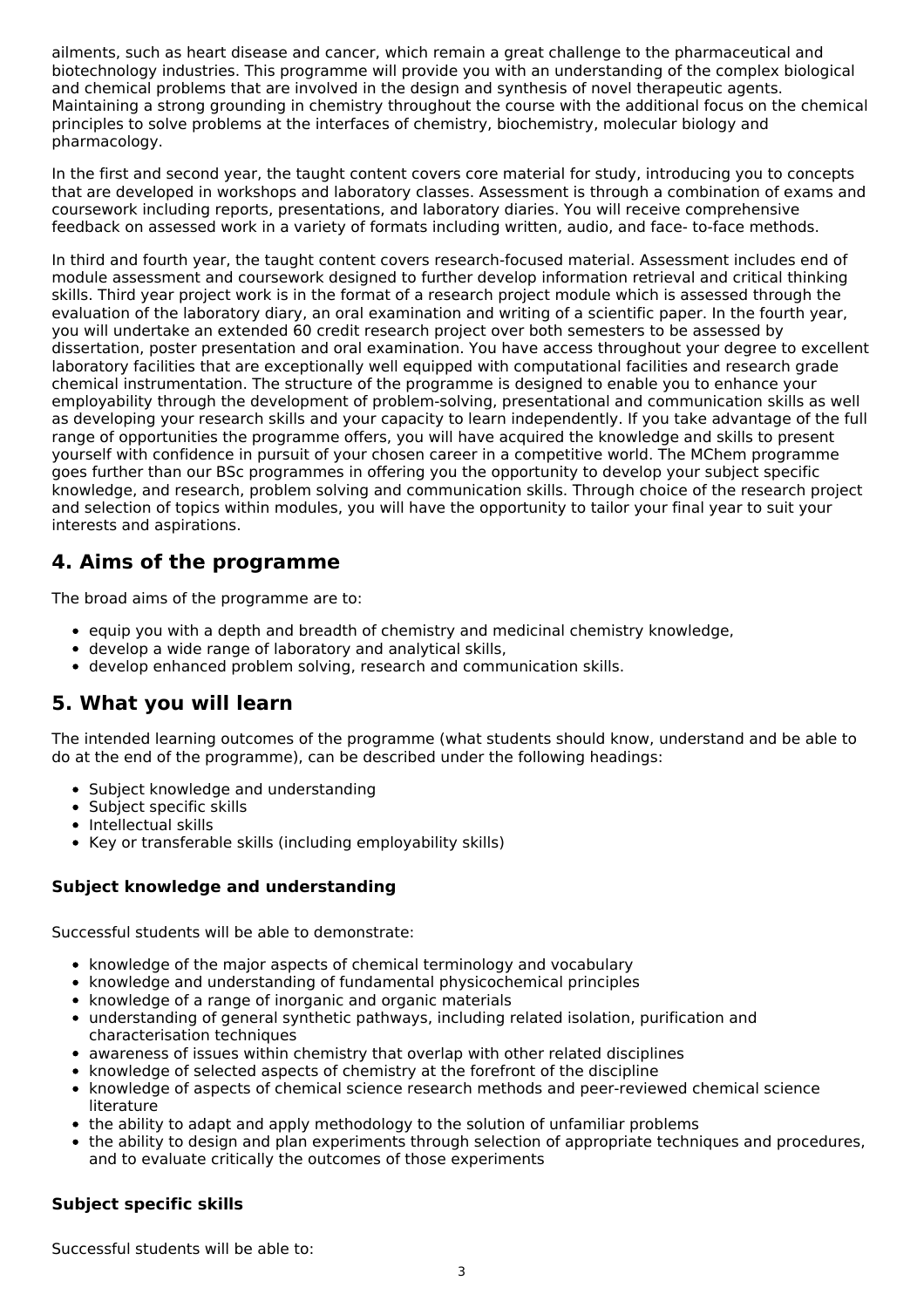- demonstrate skills in the safe-handling of chemical materials, taking into account their physical and chemical properties including any specific hazards associated with their use
- conduct risk assessments
- conduct documented laboratory procedures in synthetic and analytical work, in relation to both inorganic and organic systems
- monitor, by observation and measurement, chemical properties, events or changes, with systematic and reliable recording and documentation thereof
- operate standard chemical instrumentation
- interpret and explain the limits of accuracy of their own experimental data in terms of significance and underlying theory
- demonstrate the ability to work independently, identify areas for further training and be self-critical in the evaluation of risks, experimental procedures and outcomes
- demonstrate the ability to assimilate, evaluate and present research results objectively
- demonstrate the skills required to undertake a research project reporting outcomes that are potentially publishable (in a peer-reviewed publication)

### **Intellectual skills**

Successful students will be able to:

- demonstrate knowledge and understanding of essential chemistry-related facts, concepts, principles and theories
- apply such knowledge and understanding to the solution of qualitative and quantitative problems, both familiar and unfamiliar
- recognise and analyse problems and plan strategies for their solution
- evaluate, interpret and synthesise chemical information and data
- carry out practical application of theory using computer software and models
- communicate scientific material and arguments
- use information technology (IT) to manipulate and present chemical information and data
- demonstrate self-direction, initiative and originality when solving problems
- demonstrate the ability to make decisions in complex situations

### **Key or transferable skills (including employability skills)**

Successful students will be able to:

- communicate information, ideas, problems, and solutions to both specialist and non-specialist audiences orally and in writing
- demonstrate problem-solving skills, relating to qualitative and quantitative information
- demonstrate numeracy and mathematical skills, including such aspects as error analysis, order-of magnitude estimations, correct use of units and modes of data presentation
- retrieve and cite information, in relation to primary and secondary information sources, including retrieval of information through online computer searches
- demonstrate skills in the use of information technology for presenting information and data
- interact with other people and engage in team-working, time management and organisational skills, as evidenced by the ability to plan and implement efficient and effective modes of working
- show development of skills and awareness necessary to seek out opportunities to undertake appropriate further training of a professional nature
- demonstrate the ability to communicate and interact with professionals and work in multi-skilled teams
- show development of independent learning skills required for continued professional development

#### **Additional learning outcomes specific to MChem Chemistry with Medicinal Chemistry with International Year**

Successful students will be able to:

- Describe, discuss and reflect upon the cultural and international differences and similarities of different learning environments
- Discuss the benefits and challenges of global citizenship and internationalisation
- Explain how their perspective on their academic discipline has been influenced by locating it within an international setting
- Design, plan and critically evaluate practical investigation, record relevant information accurately and systematically and be able to reflect upon the data in critical manner
- Develop, synthesize and apply fundamental principles and solve specific problems in the context of selected scientific discipline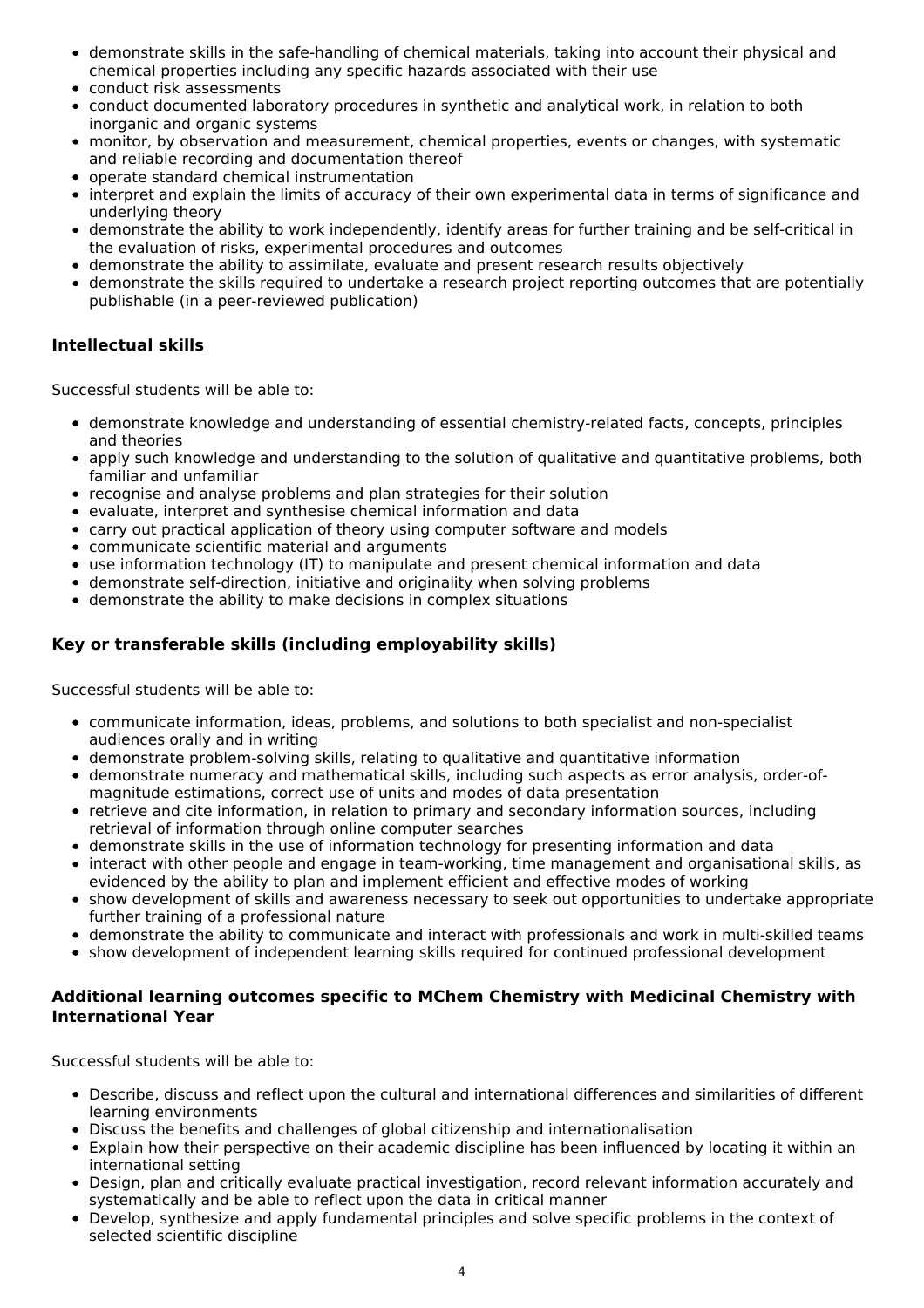### **Additional learning outcomes specific to MChem Chemistry with Medicinal Chemistry with Industrial Placement Year**

Successful students will be able to:

- Apply the chemical theories and laboratory skills learnt to real situations in the industrial workplace to design, plan, risk asses, and critically evaluate practical investigations
- Develop key professional skills in the accurate documentation of information; the analysis of chemical data; and the planning and safe operation of chemical processes
- Develop employability skills in the presentation and communication of data; the writing of reports; and the ability to work effectively, individually, and as part of a team
- Explain how their perspective on chemistry has been influenced by working within an industrial setting

#### **Keele Graduate attributes**

Engagement with this programme will enable you to develop your intellectual, personal and professional capabilities. At Keele, we call these our ten Graduate Attributes and they include independent thinking, synthesizing information, creative problem solving, communicating clearly, and appreciating the social, environmental and global implications of your studies and activities. Our educational programme and learning environment is designed to help you to become a well-rounded graduate who is capable of making a positive and valued contribution in a complex and rapidly changing world, whichever spheres of life you engage in after your studies are completed.

Further information about the Keele Graduate Attributes can be found here: <http://www.keele.ac.uk/journey/>

### **6. How is the programme taught?**

Learning and teaching methods used on the programme vary according to the subject matter and level of the module. They include the following methods of delivery:

- Lectures
- Seminars, interactive problems, discussions and self-tests
- Interactive personal response systems
- Screencasts
- Recorded lectures
- Tablet PCs
- Demonstrations
- Detailed personalised and generic written and face-to-face feedback
- Electronic submission and return of marked coursework (with feedback)
- Audio feedback
- Screencast feedback
- Pre-laboratory and post-laboratory exercises
- Laboratory classes
- Research projects
- Problem classes and workshops
- Team based learning
- Problem-based and context-based activities
- IT instruction (spread sheets, word-processing, chemical structure drawing, databases, textbook resources, information retrieval and literature searching)
- Group work
- Self and peer-assessment for learning
- Information literacy activities
- Computer-aided learning (simulations and animations, online activities and exercises)
- Case studies
- Chemical Sciences Seminar Series
- Use of e-learning/the Keele Learning Environment (KLE)

Apart from these formal activities, students are also provided with regular opportunities to talk through particular areas of difficulty, and any special learning needs they may have, with their Personal Tutors or module lecturers on a one-to-one basis.

## **7. Teaching Staff**

A dynamic group of staff with a broad range of expertise teach on the programme and bring a wealth of experience acquired through fundamental and applied research across a diverse range of areas. Some current staff members are internationally recognised leaders in their field and manage research groups comprising postgraduate research students and postdoctoral researchers, some of whom contribute to the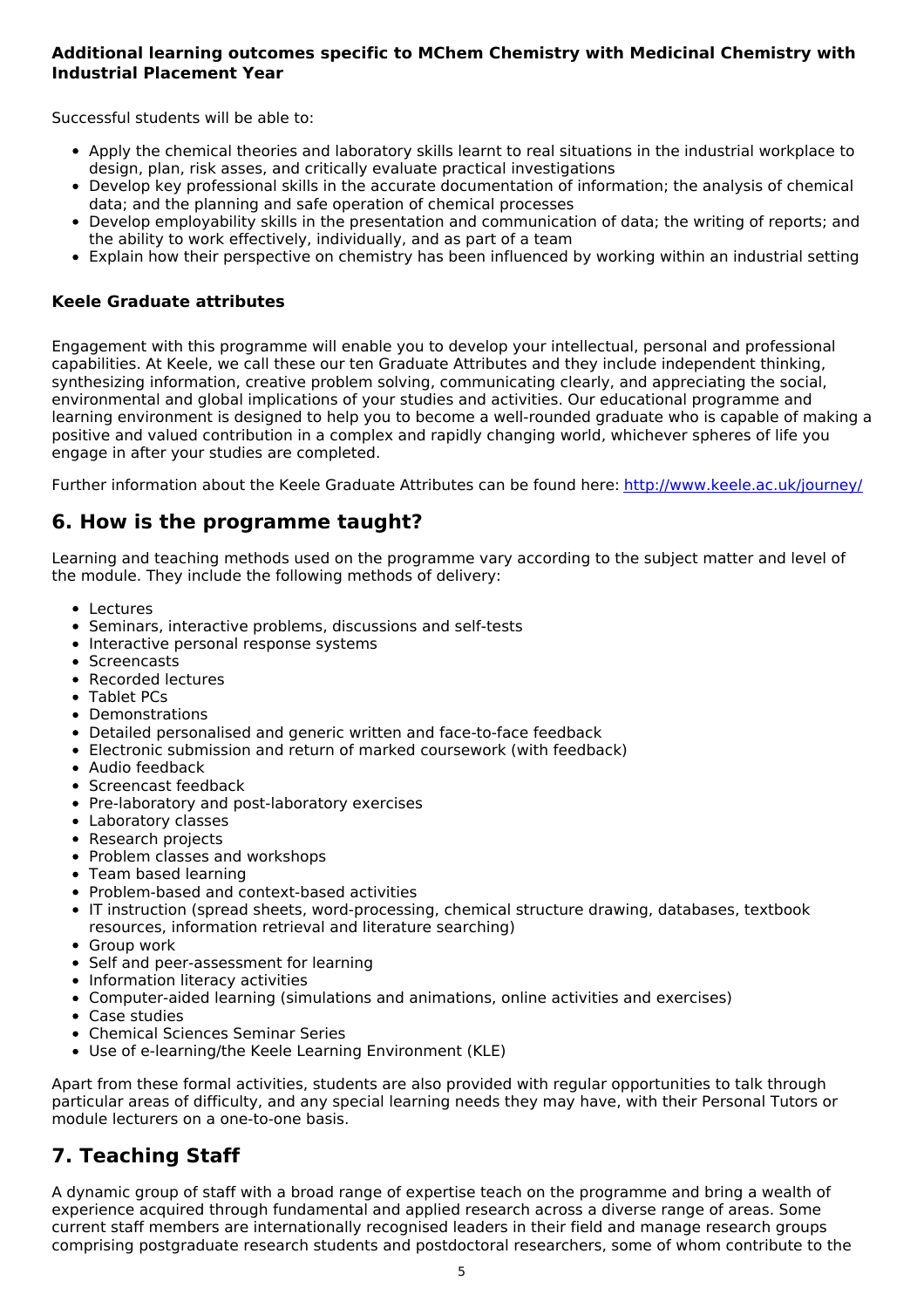teaching on the programme. Reflecting the diverse range of research expertise, some staff members also contribute to the Forensic Science, Physics/Astrophysics, and Environmental Science programmes at Keele. Many current teaching staff hold, or are working towards an accredited Higher Education Teaching qualification and many are Fellows (FHEA) or Senior Fellows (SFHEA) of the Higher Education Academy, the professional body for teachers in Higher Education. A number of the teaching staff have established a national reputation for excellence in teaching and learning and have been recognised for their innovation in teaching through university and national teaching excellence awards, and the attraction of funding for teaching innovation projects.

The University will attempt to minimise changes to our core teaching teams, however, delivery of the programme depends on having a sufficient number of staff with the relevant expertise to ensure that the programme is taught to the appropriate academic standard.

Staff turnover, for example where key members of staff leave, fall ill or go on research leave, may result in changes to the programme's content. The University will endeavour to ensure that any impact on students is limited if such changes occur.

## **8. What is the structure of the Programme?**

The academic year runs from September to June and is divided into two semesters. The number of weeks of teaching will vary from course to course, but you can generally expect to attend scheduled teaching sessions between the end of September and mid-December, and from mid-January to the end of April.

### **Course Transfers**

- 1. You may elect to transfer from either Combined Honours Chemistry or Combined Honours Medicinal Chemistry to MChem Chemistry with Medicinal Chemistry at any point up to the first week of Semester 1 of Year 2.
- 2. It is possible to transfer onto the following courses from MChem Chemistry with Medicinal Chemistry according to the deadlines given. Please consult the respective programme specification for full details.

| <b>Degree Title</b>                                        |         | <b>Duration Transfer Deadline</b>             |
|------------------------------------------------------------|---------|-----------------------------------------------|
| <b>BSc Chemistry (Single Honours)</b>                      | 3 years | Transfer by week 1 of semester 1 of<br>year 3 |
| BSc Chemistry with Medicinal Chemistry (Single<br>Honours) | 3 years | Transfer by week 1 of semester 1 of<br>year 3 |
| MChem Chemistry (Single Honours)                           | 4 years | Transfer by week 1 of semester 1 of<br>year 4 |

**(International students only)** Due to UK Home Office Visa (UKVI) restrictions, students who enrol on an integrated master's programme are not able to transfer to an alternative programme without the change meeting UKVI requirements. Where students wish to take an exit award of a Bachelor's Degree at the level 6 boards they are able to do so, but it is recommended to speak with Immigration Compliance and Support (visa@keele.ac.uk) before taking this option as this affects current and future Visa options.

All other students who are considering a course change or find themselves in circumstances where they need to change will need to speak to Immigration Compliance and Support (Student Services Centre) (visa@keele.ac.uk) first to check eligibility and review the consequences of the transfer and the timings of a new Visa application from outside the UK.

#### **Credit Requirements**

Our MChem degree course is organised into modules. Each module is usually a self-contained unit of study and each is usually assessed separately with the award of credits on the basis of 1 credit  $= 10$  hours of student effort. An outline of the structure of the programme is provided in the tables below.

There are three types of module delivered as part of your programme. They are:

- Compulsory modules a Chemistry/Medicinal Chemistry module that you are required to study on this course;
- Optional modules modules which allow you some limited choice of what to study from a list of modules;
- Global Challenge Pathways (starting at Level 4 in 2022/23) a choice of modules from different subject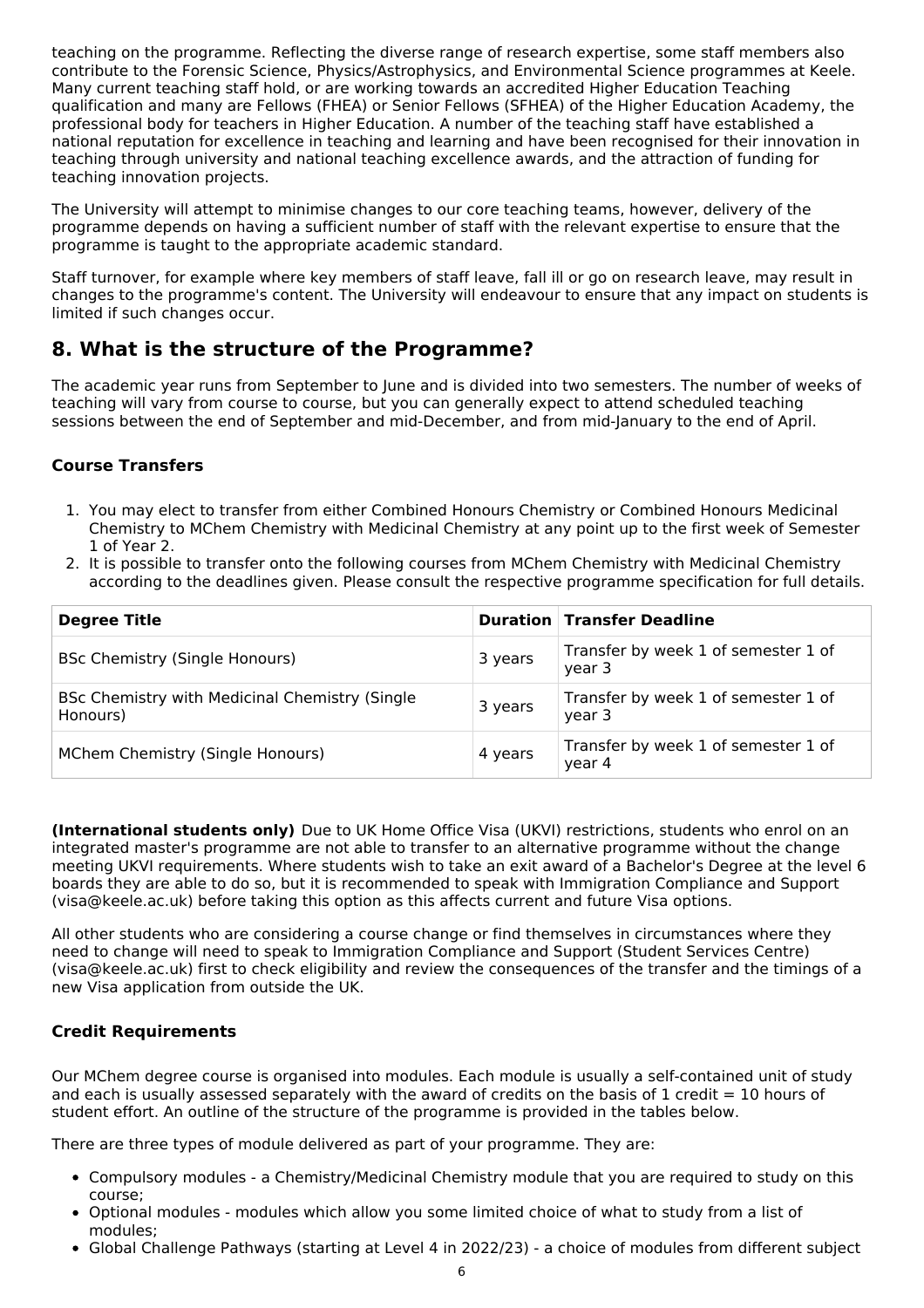areas within the University that count towards the overall credit requirement but not the number of subject-related credits.

A summary of the credit requirements per year is as follows, with a minimum of 90 Chemistry/Medicinal Chemistry credits (compulsory plus optional) required for each year.

For further information on the content of modules currently offered, including the list of elective modules, please visit: <https://www.keele.ac.uk/recordsandexams/modulecatalogue/>

| Year    | <b>Compulsory</b> |     | <b>Optional</b> |     | <b>Electives</b> |  |
|---------|-------------------|-----|-----------------|-----|------------------|--|
|         |                   | Min | Max             | Min | Max              |  |
| Level 4 | 105               | 0   | 15              | 0   | 15               |  |
| Level 5 | 105               | 0   | 15              | 0   | 15               |  |
| Level 6 | 120               | 0   | 0               | 0   | 0                |  |
| Level 7 | 120               | 0   | 0               | 0   | 0                |  |

### **Module Lists**

### **Level 4**

There are four compulsory modules taken by Chemistry with Medicinal Chemistry students worth 105 credits. The remaining 15 credits may either be used to take a Global Challenge Pathway or the optional module listed below

Whilst laying the foundations of the principles and vocabulary of Chemistry, you will be challenged to question knowledge and the nature of knowledge when you start to encounter problems that have more than one answer or interpretation. You will be exposed to experimental evidence from a variety of sources and start to learn how such evidence supports, undermines or otherwise, the theoretical models and ideas upon which the subject of Chemistry is built. The practical classes emphasise development of core practical skills through hands-on experience of key techniques and procedures, as well as skills in laboratory safety, maintaining a laboratory diary, observation, information retrieval, IT skills, scientific writing and reporting in a variety of formats.

| <b>Compulsory modules</b>                               | <b>Module Code</b> | <b>Credits</b> | <b>Period</b> |
|---------------------------------------------------------|--------------------|----------------|---------------|
| Practical and Professional Chemistry Skills   CHE-10061 |                    | 30             | Semester 1-2  |
| <b>Chemical Structure and Reactivity</b>                | CHE-10063          | 30             | Semester 1-2  |
| Environmental and Sustainable Chemistry                 | CHE-10065          | 30             | Semester 1-2  |
| <b>Chemistry Connections</b>                            | CHE-10085          | 15             | Semester 2    |

| <b>Optional modules</b> | <b>Module Code</b> | <b>Credits</b> | <b>Period</b> |
|-------------------------|--------------------|----------------|---------------|
| Science & Society       | NAT-10001          | 15             | Semester 1-2  |

#### **Global Challenge Pathways (GCPs) - Level 4 (year 1) students only**

Students at Level 4 in 2022/23 have the option of taking a Global Challenge Pathway, which includes one 15 credit module in each year of the degree. Global Challenge Pathways offer students the chance to fulfil an exciting, engaging route of interdisciplinary study. Choosing a pathway, students will be presented with a global issue or 'challenge' which directly relates to societal issues, needs and debates. They will be invited to take part in academic and external facing projects which address these issues, within an interdisciplinary community of students and staff. Students completing a Global Challenge Pathway will receive recognition on their degree certificate.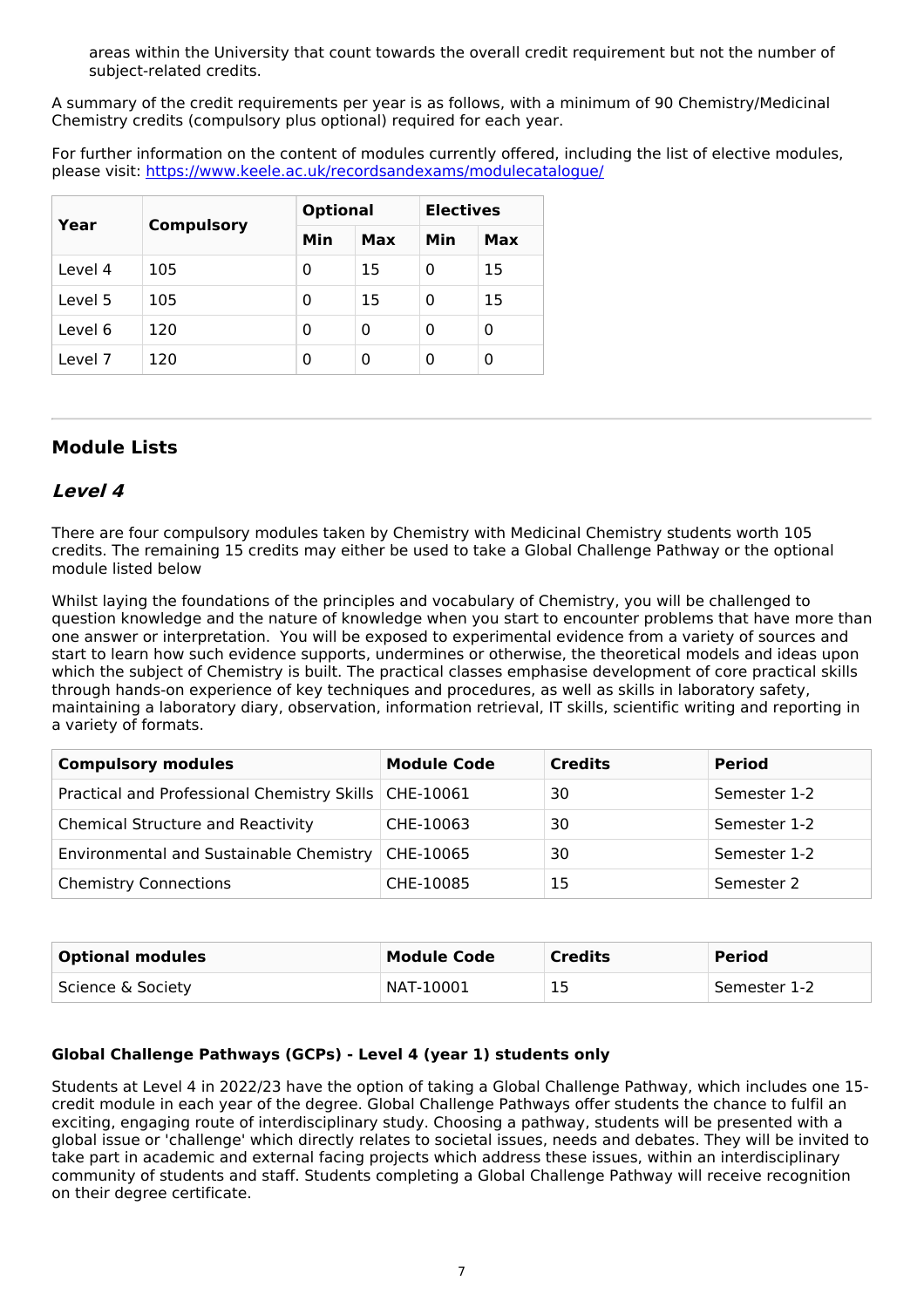| <b>Digital</b><br><b>Futures</b>                    | The Digital Futures pathway offers you the opportunity to become an active contributor to<br>current debates, cutting-edge research, and projects with external partners, addressing<br>both the exciting potential and the challenges of disruptive digital transformation across<br>all spheres of life.<br>Part of a diverse and interdisciplinary pathway community, you will engage in exciting,<br>impactful collaborative project work in innovative formats. Engaged in real-world<br>scenarios, you will use digital technology and creativity to promote inclusive, empowering,<br>and sustainable change at local and global levels.<br>Module: A digital life: challenges and opportunities (GCP-10005)                                                               |
|-----------------------------------------------------|-----------------------------------------------------------------------------------------------------------------------------------------------------------------------------------------------------------------------------------------------------------------------------------------------------------------------------------------------------------------------------------------------------------------------------------------------------------------------------------------------------------------------------------------------------------------------------------------------------------------------------------------------------------------------------------------------------------------------------------------------------------------------------------|
| <b>Climate</b><br>Change &<br><b>Sustainability</b> | Through the Climate Change & Sustainability pathway you will develop the skills,<br>understanding and drive to become agents of change to tackle climate change and wider<br>sustainability challenges.<br>You will work with international partners to explore climate change and sustainability in<br>different international contexts; lead your own projects to drive real change in your<br>communities; and be part of educating others to help achieve a more sustainable future.<br>Module: Climate Change & Sustainable Futures: Global Perspectives (GCP-<br>10009)                                                                                                                                                                                                     |
| <b>Social Justice</b>                               | Students on this pathway will embark on a reflective journey drawing upon decolonising,<br>feminist, and ethical perspectives on social justice, forging transformative outputs as<br>agents of change.<br>You will enter a dialogue with local, national, and international partners from Universities,<br>NGOs, International Human Rights Committees. You will engage with key societal<br>challenges, for example Covid 19 as a social crisis with impact on gender and racial<br>identities. The pathway will allow you to monitor and critically evaluate policies and<br>human rights treaties, and produce and disseminate digitally fluent, international and<br>sustainable project findings.<br>Module: Reflections on Social Injustices, Past and Present (GCP-10003) |
| <b>Enterprise &amp;</b><br>the Future of<br>Work    | If we are to achieve the promise of Sustainable Development Goals, solve the climate<br>crisis and take advantage of the changes that the digital revolution provide, we need to<br>understand the power of enterprise and prepare for future contexts of work, creativity and<br>disruption.<br>Supporting you to be part of future-facing solutions, this pathway will give you the ability<br>to make judgements on the utilisation of resources, labour and capital. It will support you<br>in developing creative, original thinking, allowing you to collaborate on projects that<br>persuade and effect change, setting you up to thrive in future environments of work and<br>innovation.<br>Module: Enterprise and the Future of Work 1 (GCP-10007)                      |
| <b>Global Health</b><br><b>Challenges</b>           | By taking the global health challenge pathway you will develop solutions to improve the<br>health and quality of life for particular people and communities, engaging with these<br>groups to co-design interventions.<br>This pathway will provide you with skills that go beyond a focus on health and will allow<br>you to develop your ability to work in a team and lead change in society. The knowledge,<br>skills and work experience will complement your core degree and enhance your career<br>opportunities and graduate aspirations.<br>Module: Key concepts and challenges in global health (GCP-10001)                                                                                                                                                             |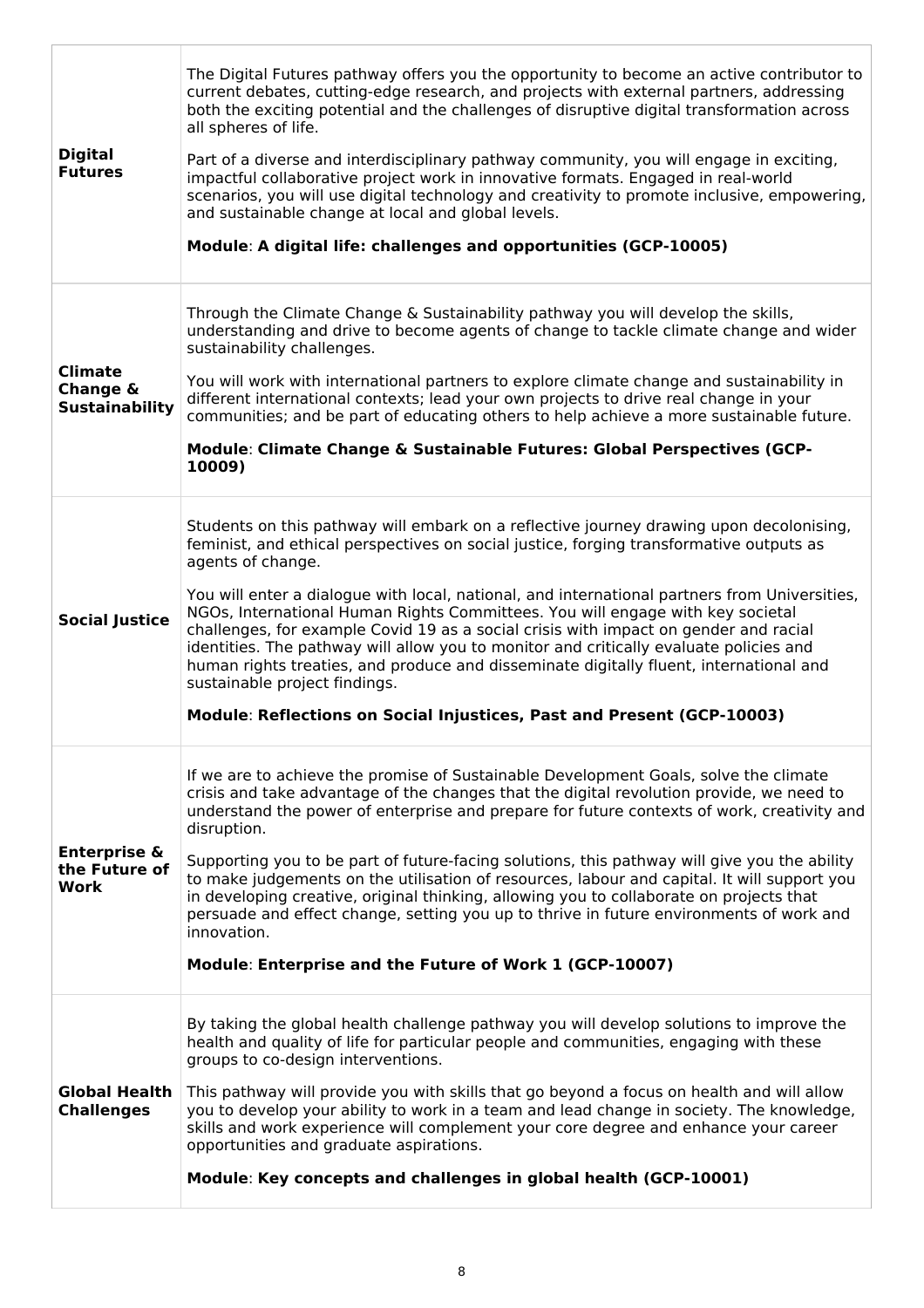|                                                         | By choosing modules from this pathway, will develop a practical knowledge of a specific<br>language, allowing you to graduate with an enhanced degree title, or develop skills to<br>teach English as a Foreign Language. You will meet and communicate with speakers<br>different linguistic and cultural communities, ranging from students at partner universities<br>in Japan and China, to refugees in Hanley, and develop an understanding of how<br>languages and cultures interact. |
|---------------------------------------------------------|---------------------------------------------------------------------------------------------------------------------------------------------------------------------------------------------------------------------------------------------------------------------------------------------------------------------------------------------------------------------------------------------------------------------------------------------------------------------------------------------|
| Languages &<br><b>Intercultural</b><br><b>Awareness</b> | This pathway explores the power of language as a force both for breaking down and<br>building cultural and political barriers - words can be weapons as well as bridges. You will<br>examine how language is used, examine linguistic choices and how these impact on<br>intercultural understanding. Throughout the pathway we also examine the practice of<br>communication across cultural contexts, exploring cultural differences such as the<br>language of ethnicity and gender.     |
|                                                         | Modules: you will be able to select from either a Modern Language of your<br>choice OR Certificate in TESOL Level 1.                                                                                                                                                                                                                                                                                                                                                                        |

### **Level 5**

Students will take five Chemistry/Medicinal Chemistry modules whilst also selecting an option module. Two 30-credit and three 15-credit modules will be compulsory and the remaining 15-credits will be selected as an option module.

In Year 2 the knowledge and skills acquired in Year 1 are developed with an increasing emphasis on the need to integrate knowledge and critically evaluate experimental evidence in solving theoretical and practical problems. In practical classes, new practical skills are developed and an increasing emphasis is placed on critical evaluation of experimental design and the analysis of complex data from multiple sources, including computational theoretical calculations and the scientific peer-reviewed literature. Sophisticated analytical techniques are introduced and applied to the investigation of a variety of problems, whilst communication skills are developed to include skills in oral presentation. The first dedicated Medicinal Chemistry module links together the key chemical concepts and applies these to the process of drug design and the interaction of drugs with the body.

| <b>Compulsory modules</b>                | <b>Module Code</b> | <b>Credits</b> | <b>Period</b> |
|------------------------------------------|--------------------|----------------|---------------|
| <b>Molecular Chemistry and Reactions</b> | CHE-20055          | 30             | Semester 1-2  |
| Physical and Structural Chemistry        | CHE-20059          | 30             | Semester 1-2  |
| Principles of Drug Design                | CHE-20081          | 15             | Semester 1-2  |
| Spectroscopy and Molecular Structure     | CHE-20083          | 15             | Semester 1-2  |
| Spectroscopy and Advanced Analysis       | CHE-20011          | 15             | Semester 2    |

| <b>Optional modules</b> | <b>Module Code</b> | <b>Credits</b> | Period       |
|-------------------------|--------------------|----------------|--------------|
| Industrial Chemistry    | CHE-20037          | 15             | ' Semester 1 |

#### **Level 5 Module Rules**

Optional modules: students may select either the optional module or study an elective module.

#### **Level 6**

Entry to level 6 of the MChem programme requires an average of 60% in all modules at level 5. In semester 1 you will take four compulsory Chemistry/Medicinal Chemistry modules and in semester 2 you will study three compulsory Chemistry/Medicinal Chemistry modules. There is also a 15-credit Medicinal Chemistry research project that lasts the full year in which you will study an area of Medicinal Chemistry in depth.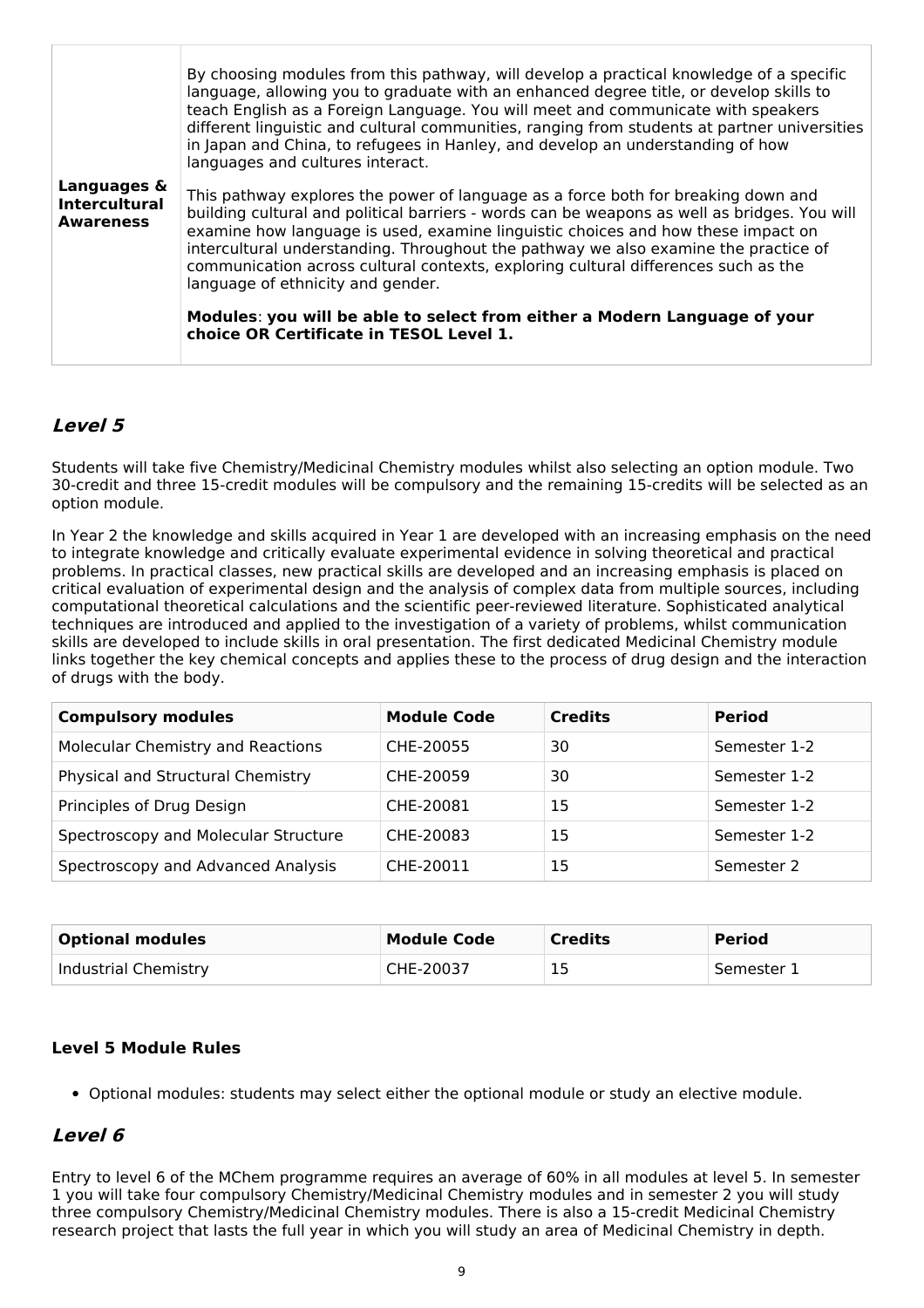In Year 3, increasingly sophisticated theories and ideas are introduced which require you to draw upon, integrate and extend the fundamental chemical principles introduced during Years 1 and 2. The breadth of material covered is diverse and encompasses research-informed topics at the forefront of the discipline. Choice of topics is available to allow you to pursue your specific interests in the Topics in Medicinal Chemistry module.

| <b>Compulsory modules</b>                                                     | <b>Module Code</b> | <b>Credits</b> | <b>Period</b> |
|-------------------------------------------------------------------------------|--------------------|----------------|---------------|
| Chemical Kinetics, Photochemistry and<br><b>Inorganic Reaction Mechanisms</b> | CHE-30038          | 15             | Semester 1    |
| <b>Advanced Organic Chemistry</b>                                             | CHE-30039          | 15             | Semester 1    |
| Advanced Physical and Inorganic<br>Chemistry                                  | CHE-30056          | 15             | Semester 1    |
| Mechanisms of Drug Action                                                     | CHE-30058          | 15             | Semester 1    |
| <b>Synoptic Topics in Chemistry</b>                                           | CHE-30046          | 15             | Semester 1-2  |
| Chemistry/Medicinal Chemistry Research<br>Project                             | CHE-30050          | 15             | Semester 1-2  |
| <b>Advanced Chemical Analysis</b>                                             | CHE-30032          | 15             | Semester 2    |
| <b>Topics in Medicinal Chemistry</b>                                          | CHE-30044          | 15             | Semester 2    |

## **Level 7**

Entry to level 7 of the MChem programme requires an average of 60% in all modules at level 6. Following satisfactory progression from Year 3, you will take two taught modules in semester 1. You will carry out an extended 60-credit Research Project in Medicinal Chemistry, which places increased emphasis on your ability to work independently and to design and critically evaluate practical investigations and the peer-reviewed scientific literature. This will be carried out through semester 1 and 2, but more intensively in semester 2. You will carry out an extensive literature review in the broad area of your project. Semester 2 will also allow you to focus more on your project as you will have one taught module. The three taught modules are designed to develop depth and breadth of understanding across a wide range of topics.

| <b>Compulsory modules</b>                                      | <b>Module Code</b> | <b>Credits</b> | <b>Period</b> |
|----------------------------------------------------------------|--------------------|----------------|---------------|
| MChem Medicinal Chemistry Research<br>Project                  | CHE-40034          | 60             | Semester 1-2  |
| Advanced Topics in Chemistry and<br><b>Medicinal Chemistry</b> | CHE-40048          | 30             | Semester 1-2  |
| <b>MChem Research Training</b>                                 | CHE-40050          | 30             | Semester 1-2  |

## **9. Final and intermediate awards**

Credits required for each level of academic award are as follows: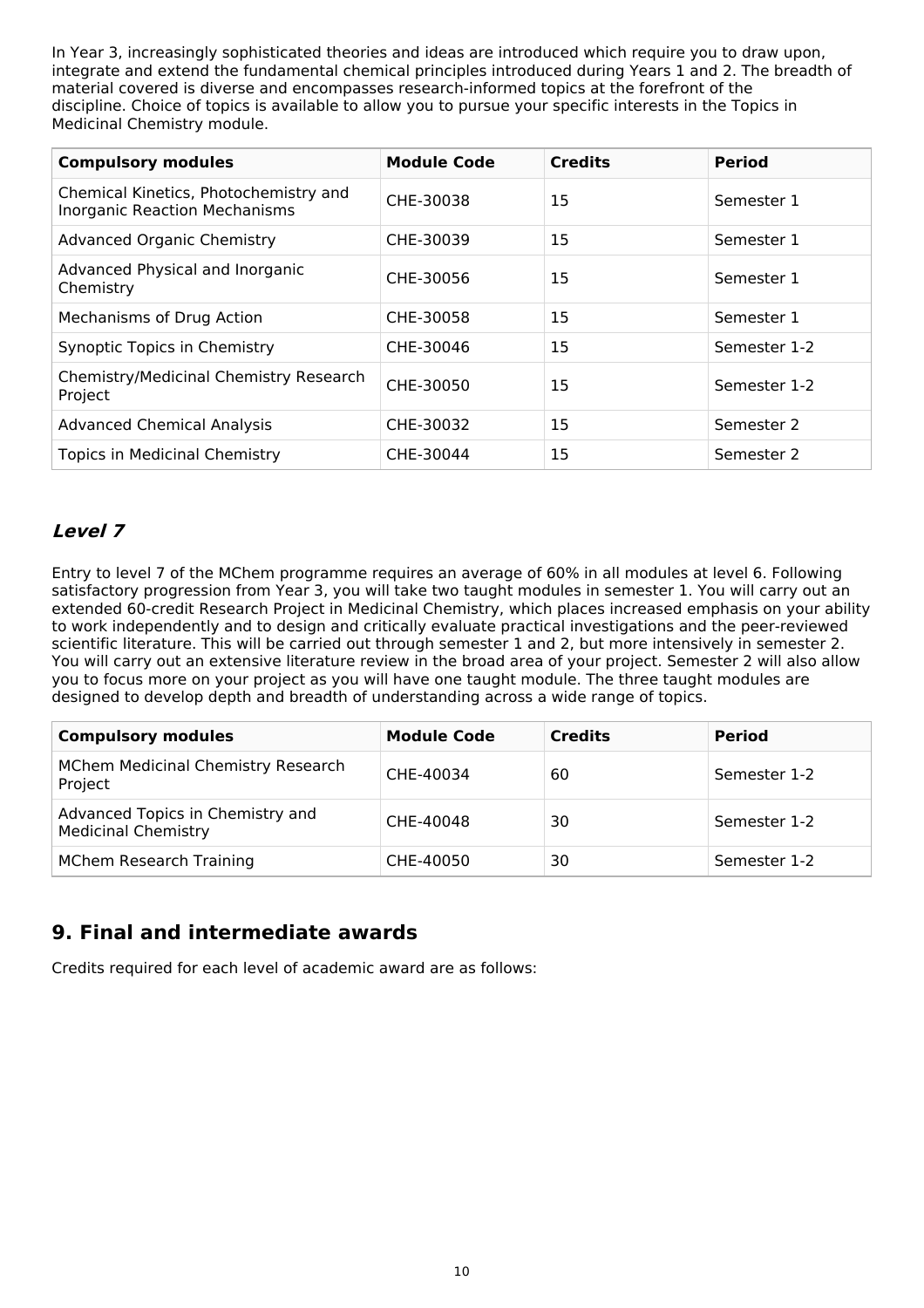| Master's<br><b>Degree</b>                           | 480<br>credits        | You will require at least 120 credits at levels 4, 5, 6 and 7.<br>Out of 480 credits overall, you must accumulate at least 360 credits in Chemistry<br>(including the 120 credits of specific Medicinal Chemistry content) with at least 90<br>credits in each of the three years of study, to graduate with a named single honours<br>degree in Chemistry with Medicinal Chemistry. |  |
|-----------------------------------------------------|-----------------------|--------------------------------------------------------------------------------------------------------------------------------------------------------------------------------------------------------------------------------------------------------------------------------------------------------------------------------------------------------------------------------------|--|
| <b>Honours</b><br><b>Degree</b>                     | 360<br><b>credits</b> | You will require at least 120 credits at levels 4, 5 and 6<br>Out of 360 credits overall, you must accumulate at least 270 credits in Chemistry<br>(including the 60 credits of specific Medicinal Chemistry content) with at least 90<br>credits in each of the three years of study, to graduate with a named single honours<br>degree in Chemistry with Medicinal Chemistry.      |  |
| <b>Diploma</b><br>in Higher<br><b>Education</b>     | 240<br>credits        | You will require at least 120 credits at level 4 or higher and at least 120 credits at<br>level 5 or higher                                                                                                                                                                                                                                                                          |  |
| <b>Certificate</b><br>in Higher<br><b>Education</b> | 120<br>credits        | You will require at least 120 credits at level 4 or higher                                                                                                                                                                                                                                                                                                                           |  |

**Chemistry with Medicinal Chemistry with International Year:** in addition to the above students must pass a module covering the international year in order to graduate with a named degree in Chemistry with Medicinal Chemistry with international year. Students who do not complete, or fail the international year, will be transferred to the four-year Chemistry with Medicinal Chemistry programme.

**Chemistry with Medicinal Chemistry with Industrial Placement Year:** in addition to the above students must pass a non-credit bearing module covering the placement year in order to graduate with a named degree in Chemistry with Medicinal Chemistry with industrial placement year. Students who do not complete, or fail the placement year, will be transferred to the four-year Chemistry with Medicinal Chemistry programme.

## **10. How is the Programme Assessed?**

The wide variety of assessment methods used on this programme at Keele reflects the broad range of knowledge and skills that are developed as you progress through the degree programme. Teaching staff pay particular attention to specifying clear assessment criteria and providing timely, regular and constructive feedback that helps to clarify things you did not understand and helps you to improve your performance. The following list is representative of the variety of assessment methods used on your programme:

- **Unseen written examinations** test students' knowledge and understanding of the subject. Examinations may consist of long or short answer questions
- **Pre-laboratory exercises** structured exercises designed to increase students understanding of the theory and techniques required by a specific laboratory practical and may require the student to read the lab script, watch short videos of techniques, perform calculations, answer short questions and look up information
- **Laboratory reports** are structured proformas and full lab reports are formal summaries of work carried out in the laboratory and test students' understanding of the practical aspects of the programme and develop the skills necessary to enable students to present and analyse their results.
- **Laboratory diaries** are a hand-written record of work carried out in laboratory sessions, maintained regularly and kept in accordance with laboratory diary checklists and guidelines provided in the laboratory script. Typically, a selection of experiments carried out in each module will be assessed at the end of the semester
- **Practical examinations** are a series of laboratory or computer based exercises designed to directly assess a student ability to perform a specific procedure or type of data analysis
- **Oral examinations** students answer questions posed by members of staff on a specific topic such as a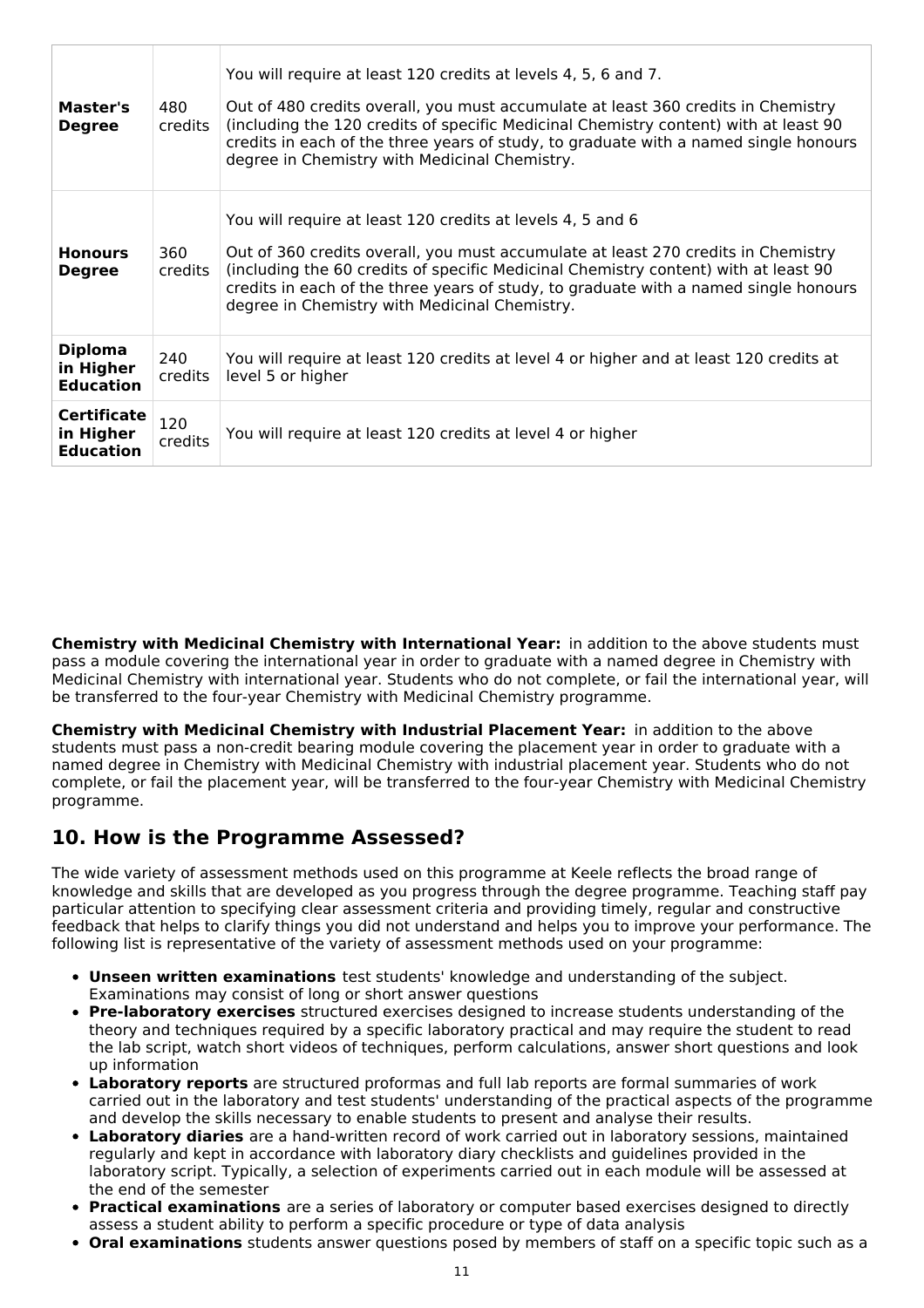laboratory experiment, item of coursework, or a research project

- **IT assignments and computer-based exercises (e.g. spreadsheets exercises)** various activities designed to assess students' ability to use software to retrieve, analyse and present scientific data in a variety of formats
- **Class tests** taken either conventionally or online via the Keele Learning Environment (KLE) assess students' subject knowledge and their ability to apply it in a more structured and focused way
- **Information retrieval exercises** require students to locate and analyse information of different types from the internet, various databases, scientific publications and textbooks. The information is then presented in a prescribed written format
- **Research projects and reports** test student's knowledge of different research methodologies and the limits and provisional nature of knowledge. They also enable students to demonstrate their ability to formulate research questions and to answer them using appropriate methods
- **Research proposals** require students to develop an independent research project and think through theoretical problems surrounding methodology and practical concerns relating to, for example, availability of sample, financial restrictions, and time limits. This form of assessment is key to the development of independent research skills and a portfolio of employability skills
- **Oral and poster presentations and reports** assess individual students' subject knowledge and understanding. They also test their ability to work effectively as members of a team, to communicate what they know orally and visually, and to reflect on these processes as part of their own personal development
- **Video/screencast presentations** require students to produce a short video or screencast on a given topic and assess students' knowledge and understanding, and ability to communicate what they know orally and visually, and to reflect on these processes as part of their own personal development
- **Problem sheets** students submit written answers to short problems testing their ability to apply chemical theories, interpret chemical data and solve mathematical problems
- **Design exercises** allow students to combine their chemical knowledge and data analysis skills with creativity to design drug molecules and synthetic routes to complex molecules

Marks are awarded for summative assessments designed to assess your achievement of learning outcomes. You will also be assessed formatively to enable you to monitor your own progress and to assist staff in identifying and addressing any specific learning needs. Feedback, including guidance on how you can improve the quality of your work, is also provided on all summative assessments within three working weeks of submission, unless there are compelling circumstances that make this impossible, and more informally in the course of tutorial and seminar discussions.

## **11. Contact Time and Expected Workload**

This contact time measure is intended to provide you with an indication of the type of activity you are likely to undertake during this programme. The data is compiled based on module choices and learning patterns of students on similar programmes in previous years. Every effort is made to ensure this data is a realistic representation of what you are likely to experience, but changes to programmes, teaching methods and assessment methods mean this data is representative and not specific.

Undergraduate courses at Keele contain an element of module choice; therefore, individual students will experience a different mix of contact time and assessment types dependent upon their own individual choice of modules. The figures below are an example of activities that a student may expect on your chosen course by year stage of study. Contact time includes scheduled activities such as: lecture, seminar, tutorial, project supervision, demonstration, practical classes and labs, supervised time in labs/workshop, fieldwork and external visits. The figures are based on 1,200 hours of student effort each year for full-time students.

### **Activity**

|                     | <b>Scheduled learning and teaching</b><br>activities | <b>Guided independent</b><br><b>Study</b> | <b>Placements</b> |
|---------------------|------------------------------------------------------|-------------------------------------------|-------------------|
| Year 1 (Level<br>4) | 27%                                                  | 73%                                       | 0%                |
| Year 2 (Level<br>5) | 34%                                                  | 66%                                       | 0%                |
| Year 3 (Level<br>6) | 18%                                                  | 82%                                       | 0%                |
| Year 4 (Level<br>7) | 10%                                                  | 90%                                       | 0%                |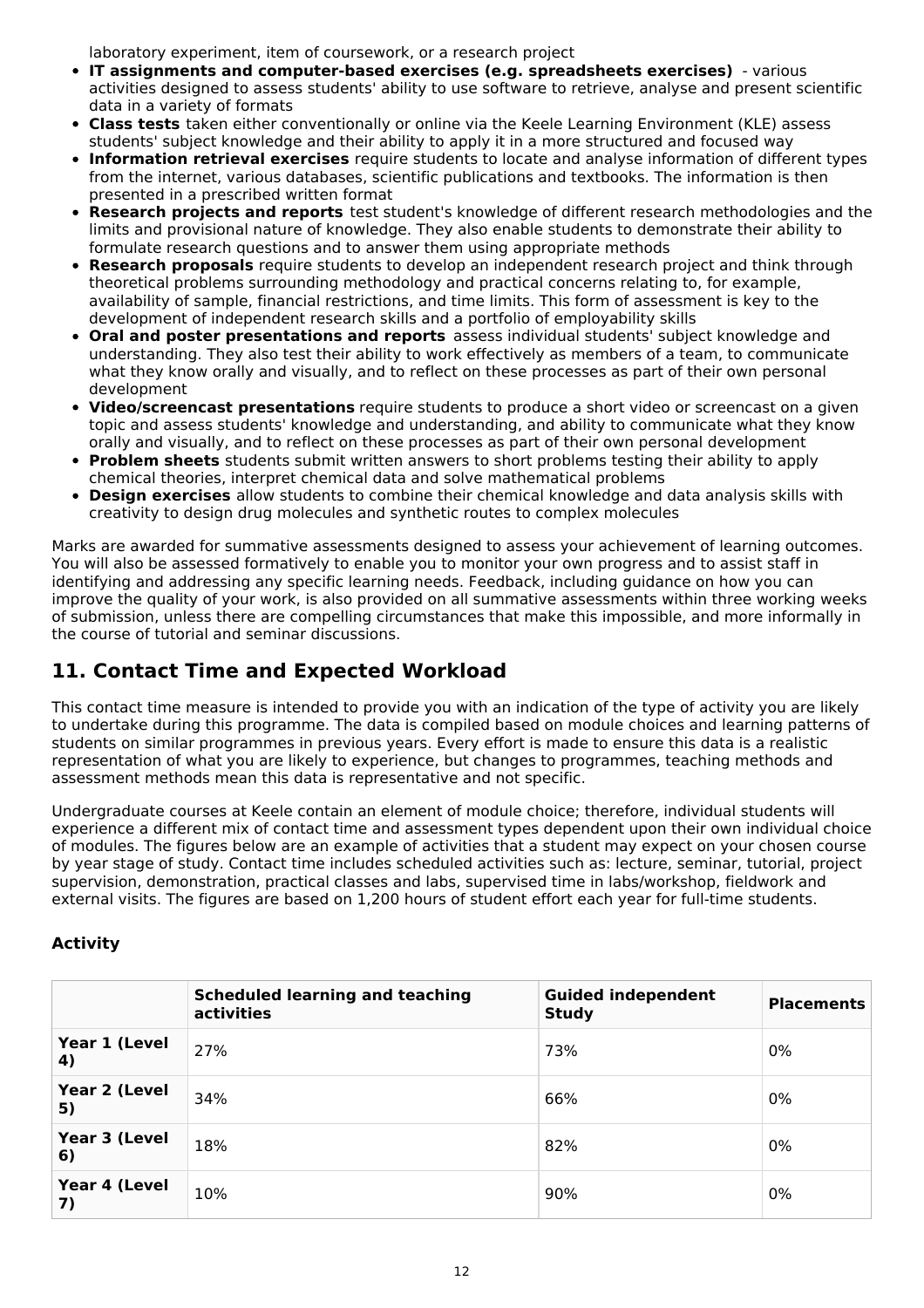## **12. Accreditation**

All Master in Chemistry with Medicinal Chemistry (MChem) combinations, including the 'with International Year' and 'with Industrial Placement Year' options, are fully accredited by the Royal Society of Chemistry.

## **13. University Regulations**

The University Regulations form the framework for learning, teaching and assessment and other aspects of the student experience. Further information about the University Regulations can be found at: <http://www.keele.ac.uk/student-agreement/>

If this programme has any exemptions, variations or additions to the University Regulations these will be detailed in an Annex at the end of this document titled 'Programme-specific regulations'.

## **14. Other Learning Opportunities**

#### **Study Abroad (International Year)**

A summary of the International Year, which is a potential option for students after completion of year 2 (Level 5), is provided in the Annex for the International Year.

If you are interested in spending a year studying abroad, then our Study Abroad Tutor will advise and support you in applying.

#### **Industrial Placement Year**

A summary of the Industrial Placement Year, which is a potential option for students after completion of year 2 (Level 5), is provided in the Annex for the Industrial Placement Year.

If you are interested in spending a year in industry on a placement, then our Careers Tutor will advise and support you in applying for suitable placements.

## **15. Additional Costs**

As to be expected there will be additional costs for inter-library loans and potential overdue library fines, print and graduation. We do not anticipate any further costs for this undergraduate programme.

### **16. Annex - International Year**

#### **Chemistry with Medicinal Chemistry with International Year**

#### **International Year Programme**

Students registered for Single Honours Chemistry with Medicinal Chemistry may either be admitted for or apply to transfer during their period of study at Level 5 to the International Year programme, providing that they meet the progression criteria outlined in this document. Students accepted onto the International Year programme will have an extra year of study at an international partner institution after they have completed Year 2 (Level 5) at Keele.

Students who successfully complete both the second year (Level 5) and the International Year will be permitted to progress to Level 6. Students who fail to satisfy the examiners in respect of the International Year will normally revert to the Combined Honours programme without the International Year and progress to Level 6 on that basis. The failure will be recorded on the student's final transcript.

Study at Level 4, Level 5, Level 6 and Level 7 will be as per the main body of this document. The additional detail contained in this annex will pertain solely to students registered for 'Chemistry with Medicinal Chemistry with International Year'.

#### **International Year Programme Aims**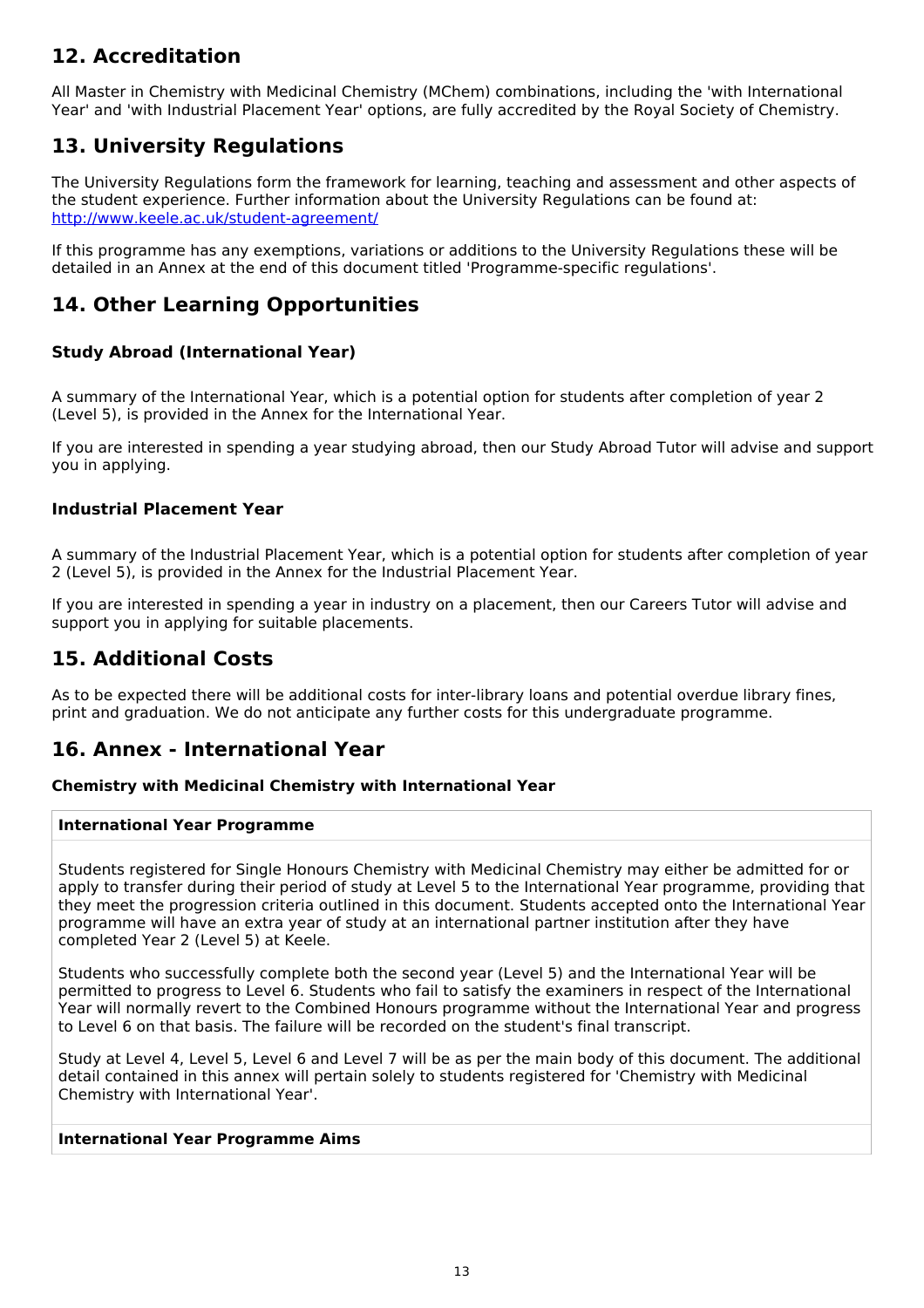In addition to the programme aims specified in the main body of this document, the international year programme of study aims to provide students with:

- 1. Personal development as a student and a researcher with an appreciation of the international dimension of their subject
- 2. Experience of a different culture, academically, professionally and socially

#### **Entry Requirements for the International Year**

Students may apply to the 5-year programme during Level 5. Admission to the International Year is subject to successful application, interview and references from appropriate staff.

The criteria to be applied are:

- Academic Performance (an average of 60% across all modules in Semester 1 at Level 5 is normally required. Places on the International Year are then conditional on achieving an average mark of 54% across all Level 5 modules with no module fails. Where no Semester 1 marks have been awarded performance in 1st year marks and ongoing 2nd year assessments are taken into account)
- General Aptitude (to be demonstrated by application for study abroad, interview during the 2nd semester of year 2 (Level 5), and by recommendation of the student's personal tutor, 1st and 2nd year tutors and programme director)

Students may not register for both an International Year and a Placement Year.

#### **Student Support**

Students will be supported whilst on the International Year via the following methods:

- Phone or Skype conversations with Study Abroad tutor, in line with recommended Personal Tutoring meeting points.
- Support from the University's Global Education Team

#### **Learning Outcomes**

In addition to the learning outcomes specified in the main text of the Programme Specification, students who complete a Keele undergraduate programme with International Year will be able to:

- 1. Describe, discuss and reflect upon the cultural and international differences and similarities of different learning environments
- 2. Discuss the benefits and challenges of global citizenship and internationalisation
- 3. Explain how their perspective on their academic discipline has been influenced by locating it within an international setting.
- 4. Describe, discuss and reflect upon the cultural and international differences and similarities of different learning environments
- 5. Discuss the benefits and challenges of global citizenship and internationalisation
- 6. Explain how their perspective on their academic discipline has been influenced by locating it within an international setting
- 7. Design, plan and critically evaluate practical investigation, record relevant information accurately and systematically and be able to reflect upon the data in critical manner
- 8. Develop, synthesize and apply fundamental principles and solve specific problems in the context of chemistry.

These learning outcomes will all be assessed by the submission of a satisfactory individual learning agreement, the successful completion of assessments at the partner institution and the submission of the reflective portfolio element of the international year module.

#### **Regulations**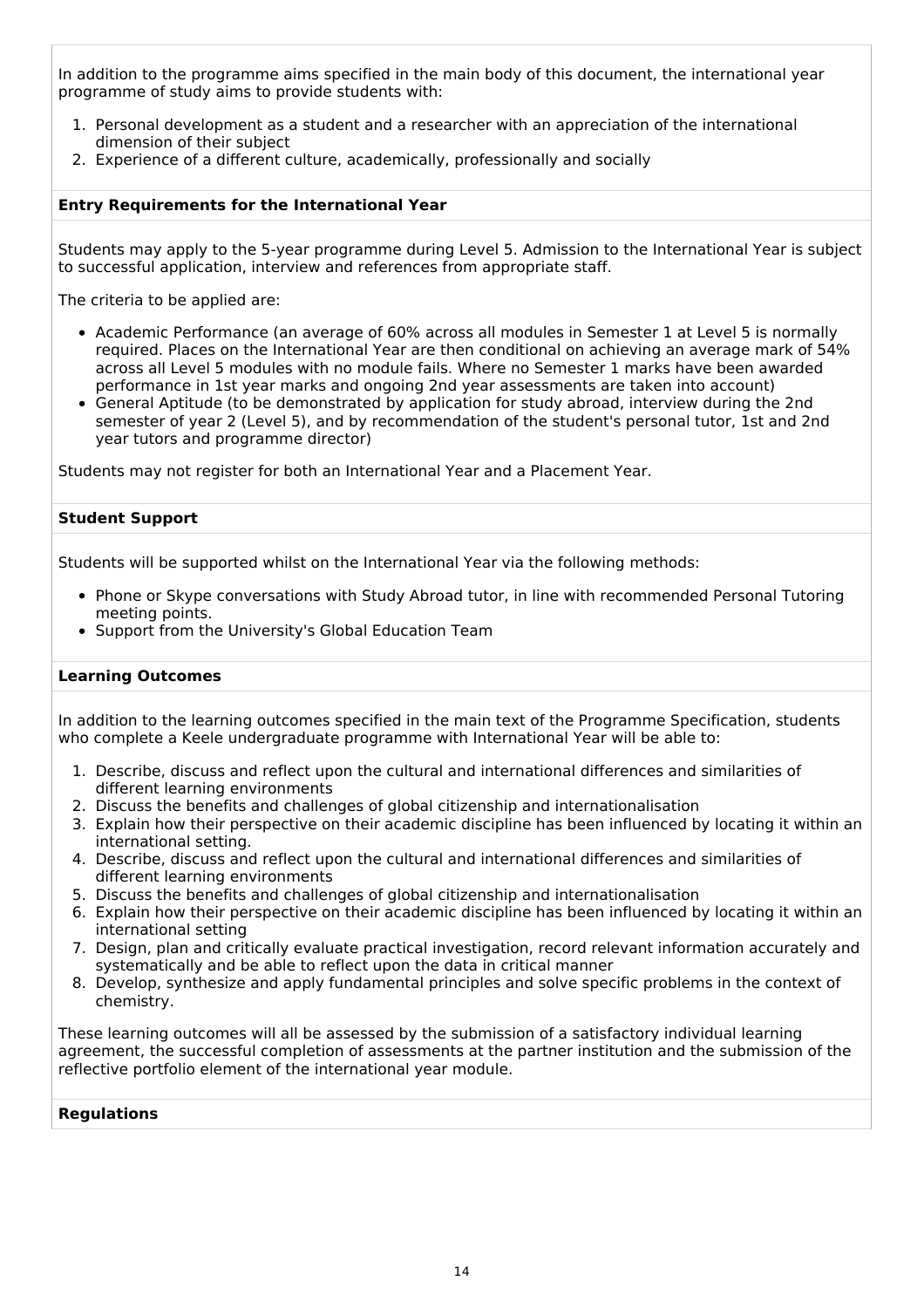Students registered for the International Year are subject to the programme-specific regulations (if any) and the University regulations. In addition, during the International Year, the following regulations will apply:

Students undertaking the International Year must complete 120 credits, which must comprise at least 40% in the student's discipline area.

This may impact on your choice of modules to study, for example you will have to choose certain modules to ensure you have the discipline specific credits required.

Students are barred from studying any module with significant overlap to the Level 6 modules they will study on their return. Significant overlap with Level 5 modules previously studied should also be avoided.

#### **Additional costs for the International Year**

Tuition fees for students on the International Year will be charged at 15% of the annual tuition fees for that year of study, as set out in Section 1. The International Year can be included in your Student Finance allocation, to find out more about your personal eligibility see: [www.gov.uk](http://www.gov.uk/)

Students will have to bear the costs of travelling to and from their destination university, accommodation, food and personal costs. Depending on the destination they are studying at additional costs may include visas, study permits, residence permits, and compulsory health checks. Students should expect the total costs of studying abroad be greater than if they study in the UK, information is made available from the Global Education Team throughout the process, as costs will vary depending on destination.

Students who meet external eligibility criteria may be eligible for grants as part of this programme. Students studying outside of this programme may be eligible income dependent bursaries at Keele.

Students travel on a comprehensive Keele University insurance plan, for which there are currently no additional charges. Some Governments and/or universities require additional compulsory health coverage plans; costs for this will be advised during the application process.

## **17. Annex - Industrial Placement Year**

#### **Chemistry with Medicinal Chemistry with Industrial Placement Year**

#### **Industrial Placement Year summary**

Students registered for Single Honours Chemistry may either be admitted for or apply to transfer during their studies to the Single Honours 'Chemistry with Medicinal Chemistry with Industrial Placement Year'. Students accepted onto this programme will have an extra year of study (the Industrial Placement Year) with a relevant placement provider after they have completed Year 2 (Level 5) at Keele.

Students who successfully complete both the second year (Level 5) and the Industrial Placement Year will be permitted to progress to Level 6. Students who fail to satisfactorily complete the Industrial Placement Year will normally revert to the MChem Chemistry with Medicinal Chemistry and progress to Level 6 on that basis. The failure will be recorded on the student's final transcript.

Study at Level 4, Level 5, Level 6 and Level 7 will be as per the main body of this document. The additional detail contained in this annex will pertain solely to students registered for 'MChem Chemistry with Medicinal Chemistry with Industrial Placement Year'.

#### **Industrial Placement Year Programme Aims**

In addition to the programme aims specified in the main body of this document, the Industrial Placement Year aims to provide students with:

- 1. Personal development as a student, and a researcher, with an appreciation of the industrial and applied dimension of chemistry
- 2. Experience of work in an industrial setting with the associated academic, safety and professional requirements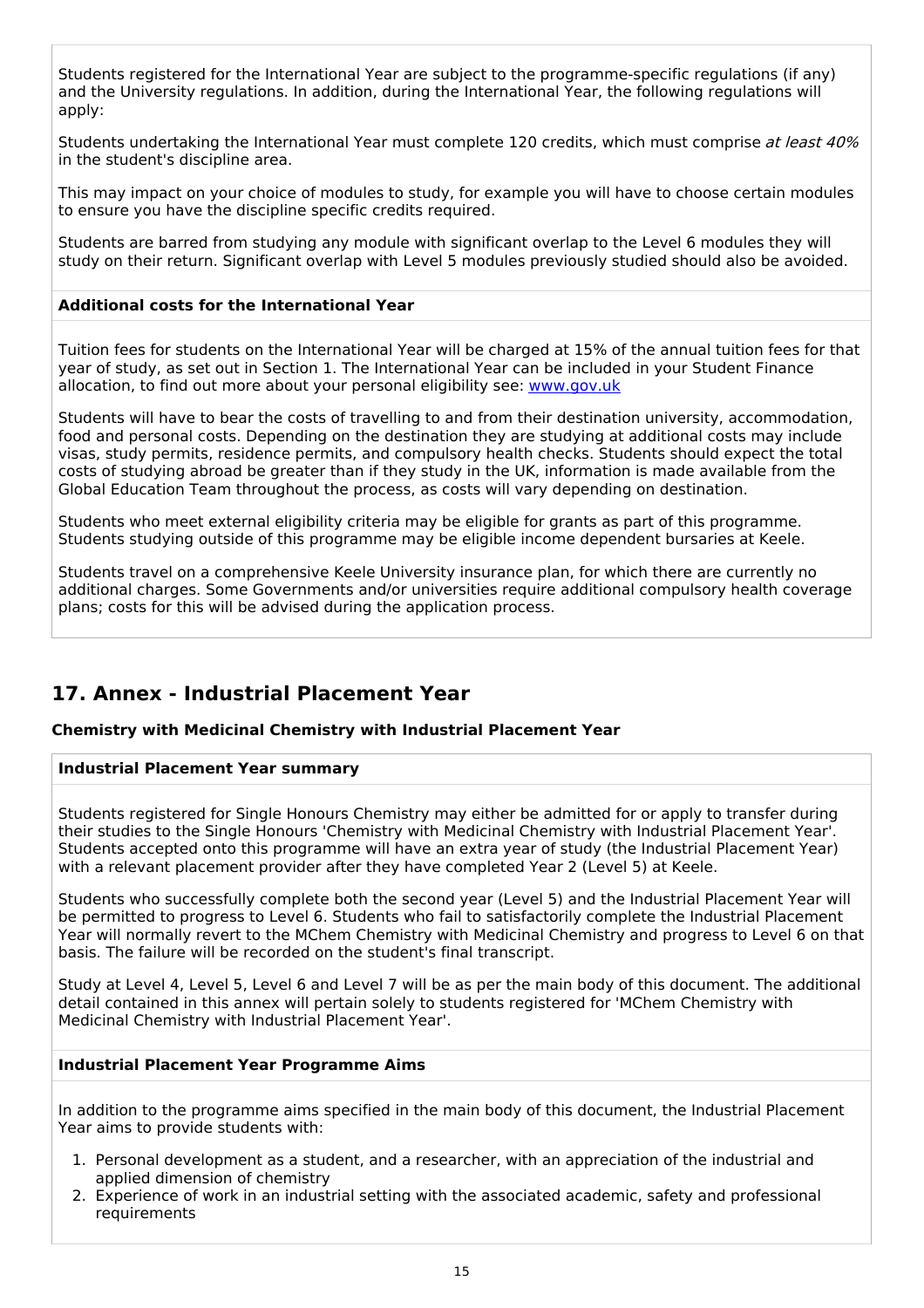#### **Entry Requirements for the Industrial Placement Year**

Admission to the Industrial Placement Year is subject to successful application, interview and references from appropriate staff. Students have the opportunity to apply directly for the 5-year 'with industrial placement year' degree programme, or to transfer onto the 5-year programme at the end of Year-1 and in Year-2 at the end of Semester 1. Students who are initially registered for the 5-year degree programme may transfer onto the 4-year degree programme at any point in time, prior to undertaking the year-long industrial placement. Students who fail to pass the industrial placement year, and those who fail to meet the minimum requirements of the industrial placement year module (minimum 30 weeks full time (1,050 hours), or equivalent, industrial placement), will be automatically transferred onto the 4-year degree programme.

The criteria to be applied are:

- A good University attendance record and be in 'good academic standing'.
- Passed all Year-1 and Year-2 Semester 1 modules with an overall module average of > 60%
- General Aptitude (to be demonstrated by application(s) to relevant placement providers with prior agreement from the Programme Lead, interview during the 2nd semester of year 2 (Level 5), and by recommendation of the student's personal tutor, 1st and 2nd year tutors and Programme Lead)
- Students undertaking industrial placements will be expected to complete a Health and Safety checklist prior to commencing their work experience and will be required to satisfy the Health and Safety regulations of the company or organisation at which they are based.
- (International students only) Due to visa requirements, it is not possible for international students who require a Tier 4 Visa to apply for direct entry onto the 5-year with Industrial Placement Year degree programme. Students wishing to transfer onto this programme should discuss this with student support, the academic tutor for the Industrial Placement Year, and the Programme Lead. Students should be aware that there are visa implications for this transfer, and it is the student's responsibility to complete any and all necessary processes to be eligible for this programme. There may be additional costs, including applying for a new Visa from outside of the UK for international students associated with a transfer to the industrial placement programme.

Students may not register for both an International Year (see Annex A) and an Industrial Placement Year; students registered for 'MChem Chemistry with Medicinal Chemistry with Industrial Placement Year' are exempt from studying an International Year.

#### **Student Support**

Students will be supported whilst on the Industrial Placement Year via the following methods:

- Regular contact between the student and a named member of staff who will be assigned to the student as their University supervisor. The University supervisor will be in regular contact with the student throughout the year, and be on hand to provide advice (pastoral or academic) and liaise with the Placement supervisor on the student's behalf if required.
- Two formal contacts with the student during the placement year: the University supervisor will visit the student in their placement organization at around the 5 weeks afters placement has commenced, and then visit again (or conduct a telephone/video call tutorial) at around 15 weeks into the placement.
- Weekly supervision sessions will take place with the placement supervisor (or his/her nominee) throughout the duration of the placement.

#### **Learning Outcomes**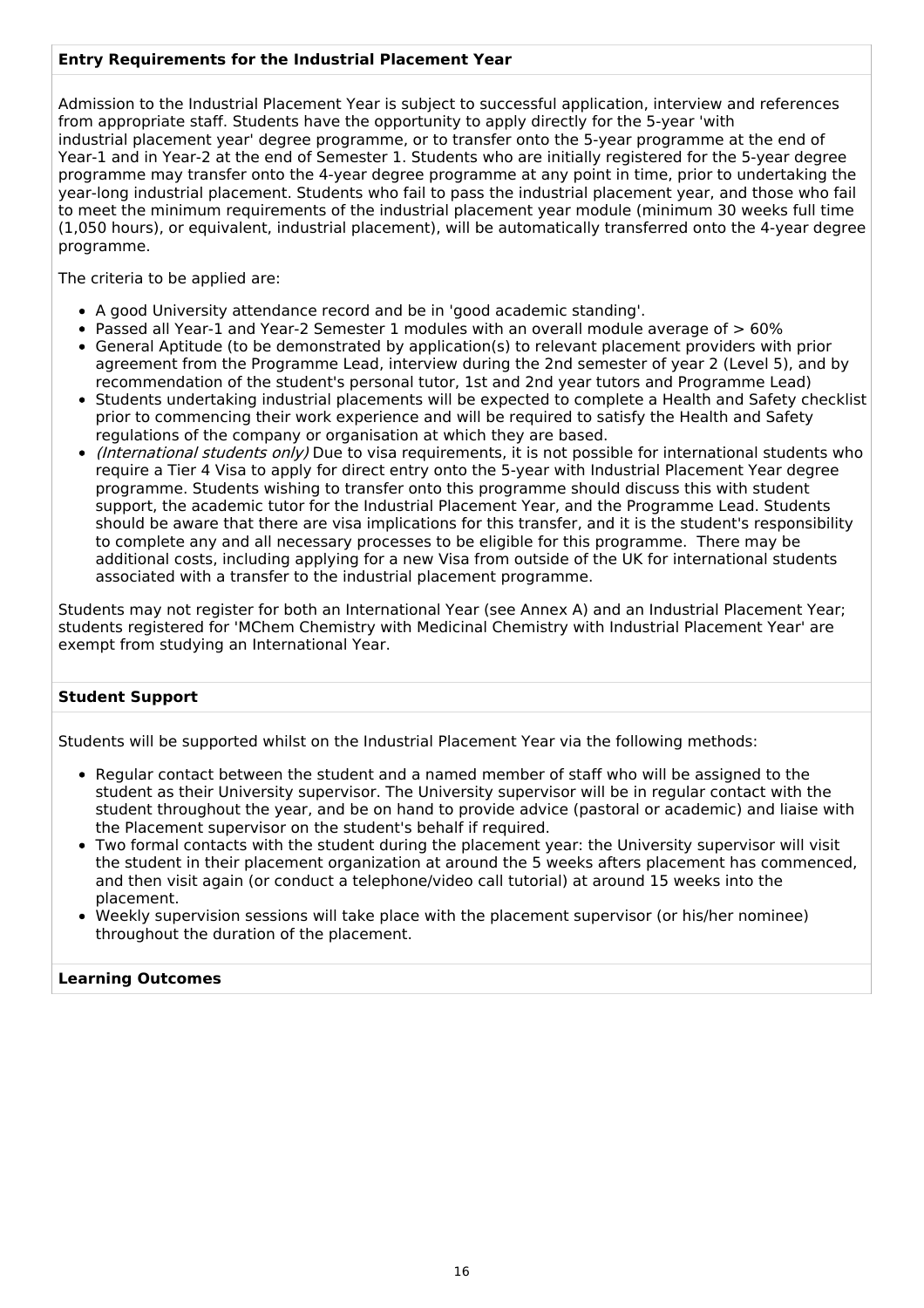In addition to the learning outcomes specified in the main text of the Programme Specification, students who complete the 'with Industrial Placement Year' option will be able to:

- 1. Apply the chemical theories and laboratory skills learnt to real situations in the industrial workplace to design, plan, risk asses, and critically evaluate practical investigations
- 2. Develop key professional skills in the accurate documentation of information; the analysis of chemical data; and the planning and safe operation of chemical processes
- 3. Develop employability skills in the presentation and communication of data; the writing of reports; and the ability to work effectively, individually, and as part of a team
- 4. Explain how their perspective on chemistry has been influenced by working within an industrial setting

These learning outcomes will be assessed through the non-credit bearing Industrial Placement Year module (CHE-30054) which involves:

- 1. An oral presentation on the placement year
- 2. A placement portfolio containing a reflective diary on the students work and experience, an evaluation of the students' performance by the placement host, and a report on the work done.

#### **Regulations**

Students registered for the 'with Industrial Placement Year' option are subject to programme-specific regulations (if any) and the University regulations. In addition, during the Industrial Placement Year, the following regulations will apply:

- Students undertaking the Industrial Placement Year must successfully complete the zero-credit rated 'Industrial Placement Year' module (CHE-30054)
- In order to ensure a high quality placement experience, each placement agency will sign up to a placement contract (analogous to a service level agreement).
- Once a student has been accepted by a placement organisation, the student will make a preplacement visit and a member of staff identified within the placement contract will be assigned as the placement supervisor. The placement supervisor will be responsible for ensuring that the placement experience meets the agreed contract agreed with the University.
- The placement student will also sign up an agreement outlining his/her responsibilities in relation to the requirements of each organisation.

Students will be expected to behave professionally in terms of:

(i) conforming to the work practices of the organisation; and

(ii) remembering that they are representatives of the University and their actions will reflect on the School and have an impact on that organisation's willingness (or otherwise) to remain engaged with the placement.

#### **Additional costs for the Industrial Placement Year**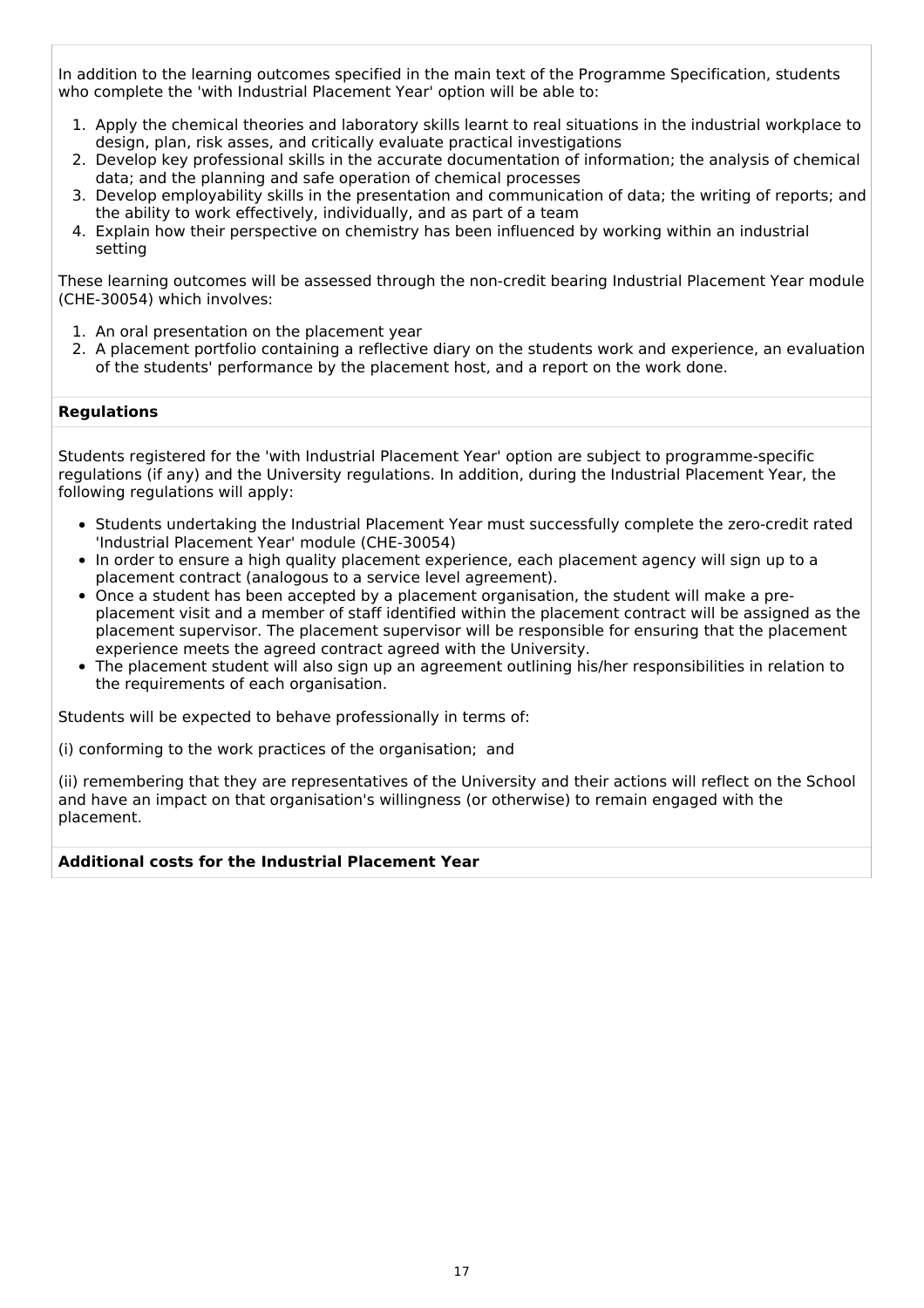Tuition fees for students on the Industrial Placement Year will be charged at 20% of the annual tuition fees for that year of study, as set out in Section 1. The Industrial Placement Year can be included in your Student Finance allocation; to find out more about your personal eligibility see: [www.gov.uk](http://www.gov.uk/)

Students will have to bear the costs of travelling to and from their placement provider, accommodation, food and personal costs. Depending on the placement provider additional costs may include parking permits, travel and transport, suitable clothing, DBS checks, and compulsory health checks.

A small stipend may be available to students from the placement provider during the placement but this will need to be explored on a placement-by-placement basis as some organisations, such as charities, may not have any extra money available. Students should budget with the assumption that their placement will be unpaid.

Eligibility for student finance will depend on the type of placement and whether it is paid or not. If it is paid, this is likely to affect student finance eligibility, however if it is voluntary and therefore unpaid, should not affect student finance eligibility. Students are required to confirm eligibility with their student finance provider.

International students who require a Tier 4 visa should check with the Immigration Compliance team prior to commencing any type of paid placement to ensure that they are not contravening their visa requirements.

## **18. Annex - Programme-specific regulations**

### **Programme Regulations: Chemistry with Medicinal Chemistry**

| <b>Final Award and Award</b><br><b>Titles</b> | Master in Chemistry with Medicinal Chemistry (MChem)<br>Master in Chemistry with Medicinal Chemistry (MChem) with International<br>Year<br>Master in Chemistry with Medicinal Chemistry (MChem) with Industrial<br><b>Placement Year</b> |
|-----------------------------------------------|------------------------------------------------------------------------------------------------------------------------------------------------------------------------------------------------------------------------------------------|
| Intermediate Award(s)                         | <b>BSC Honours</b><br>Diploma in Higher Education<br>Certificate in Higher Education                                                                                                                                                     |
| <b>Last modified</b>                          | June 2019                                                                                                                                                                                                                                |
| <b>Programme Specification</b>                | https://www.keele.ac.uk/ga/programmespecifications                                                                                                                                                                                       |

The University's Academic Regulations which can be found on the Keele University website [\(https://www.keele.ac.uk/regulations/](https://www.keele.ac.uk/regulations/)[\)\[1\]](https://scims-api.keele.ac.uk/#_ftn1) apply to and regulate the programme, other than in instances where the specific programme regulations listed below over-ride them. These programme regulations list:

- **Exemptions which are characterised by the omission of the relevant regulation.**
- Variations which are characterised by the replacement of part of the regulation with alternative wording.
- Additional Requirements which set out what additional rules that apply to students in relation to this programme.

The following **exemptions, variations** and **additional requirements** to the University regulations have been checked by Academic Services and have been approved by the Faculty Education Committee.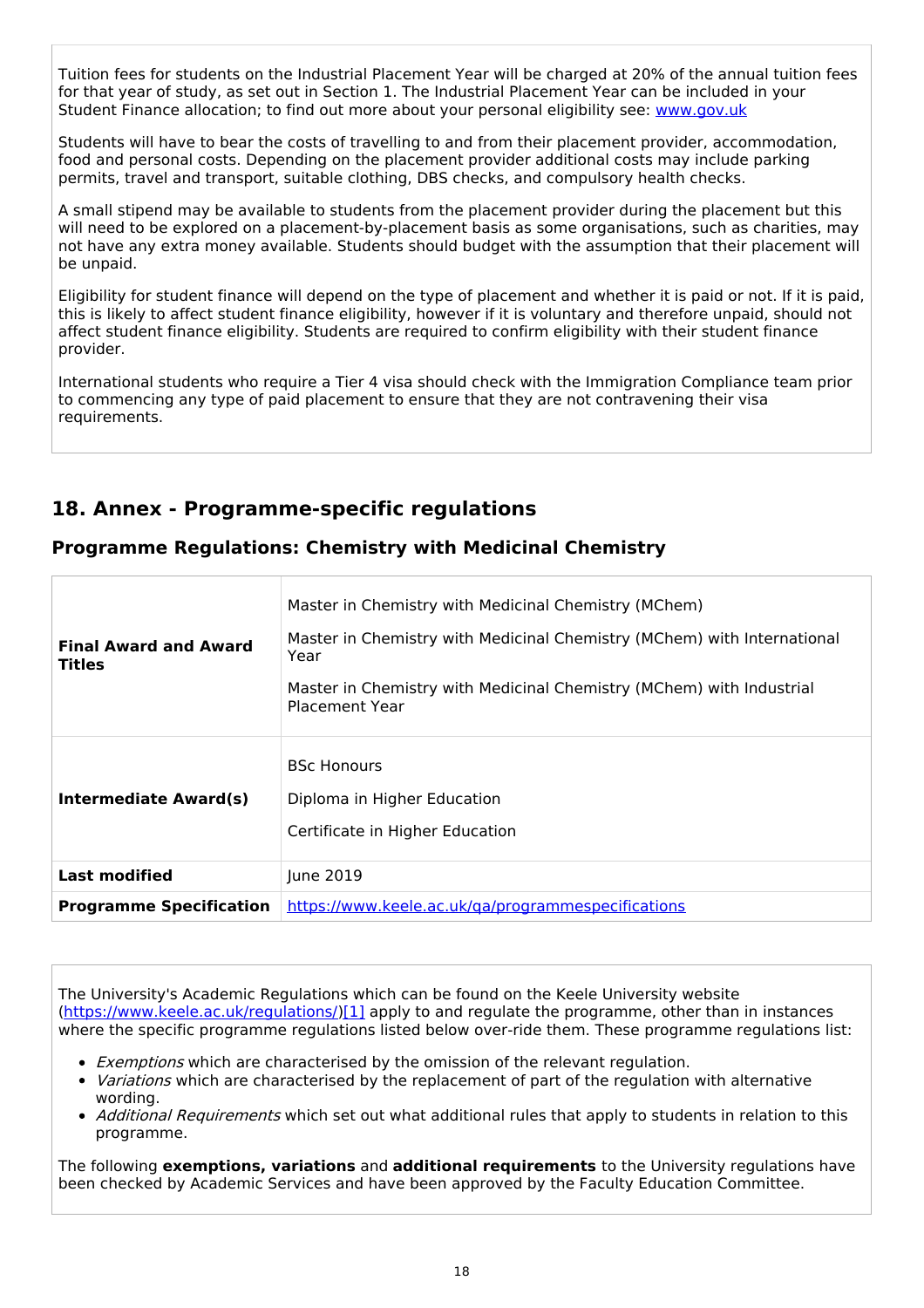### **A) EXEMPTIONS**

The clause(s) listed below describe where an exemption from the University's Academic Regulations exists:

For the whole duration of their studies, students on this Programme are exempt from the following regulations:

#### **No exemptions apply.**

#### **B) VARIATIONS**

The clause(s) listed below describe where a variation from the University's Academic Regulations exists:

#### **Variation 1: Detail of the Award**

- 1. Any student who fails to satisfy the requirements for progression to Level 7 shall revert to BSc Honours Degree candidature and be considered for the award of an Honours Degree (BSc Chemistry with Medicinal Chemistry) under the provisions of regulation C3.
- 2. Any student who fails to satisfy the requirements for the award of a Master's degree shall revert to BSc Honours Degree candidature and be considered for an award as detailed in part 1 above, and be eligible for Royal Society of Chemistry accreditation.

#### **Variation 2: Self-Certification of Short Term Absence**

To cover short term absences of up to 5-working days from compulsory sessions, students are permitted to submit three self-certifications (notification of short-term absence) per semester. Any such notifications must be made within 5-working days of the absence. Further absences beyond this may require evidence.

#### **Variation 3: Coursework Assessment**

Failure to engage appropriately with a module's coursework assessment items without good cause (that is, by failing to submit more than 50% of coursework items) may result in reassessment being denied.

#### **Variation 4: Level 4 to Level 5 Progression**

In order to progress from level 4 to level 5, students must pass all core chemistry modules and meet the required threshold qualifying marks on any assessment(s) in these modules. Students with outstanding reassessment attempts on assessments with threshold qualifying marks may not progress before these assessments have been completed. At the discretion of the Chemistry Board of Examiners, this may be discounted.

#### **Variation 5: MChem Progression**

In order to progress from level 5 to level 6, and from level 6 to level 7, students registered on an MChem programme must maintain an average of 60% in all modules otherwise they shall revert to BSc Honours Degree candidature as outlined in Variation 1. At the discretion of the Chemistry Board of Examiners, this may be discounted.

#### **C) ADDITIONAL REQUIREMENTS**

The programme requirements listed below are in addition to the University's Academic Regulations:

#### **Additional requirement 1: Laboratory Classes**

- 1. Laboratory classes are compulsory and are an essential part in fulfilling the intended learning outcomes of modules of which they are part, and a requirement of Royal Society of Chemistry accreditation. Failure to attend a significant number (>50%) of the laboratory classes without good cause will result in failure of the module with no reassessment being offered.
- 2. Further to the provisions of regulations C3 and C6, any student failing to attend one laboratory class and unable to provide good cause for their absence in advance, or within 5 working days of their absence, will be issued with an informal academic warning. Thereafter warnings will be issued in line with School of Chemical and Physical Sciences policy. This is to ensure students understand the need to attend laboratory classes in order to fulfil the learning outcomes and to meet the requirements of accreditation.
- 3. Any student failing to follow the health and safety guidelines in the undergraduate laboratory will be asked to leave. This may include inappropriate dress, refusal to follow reasonable requests of staff, or attending under the influence of alcohol or other substances. The student will not be permitted to make